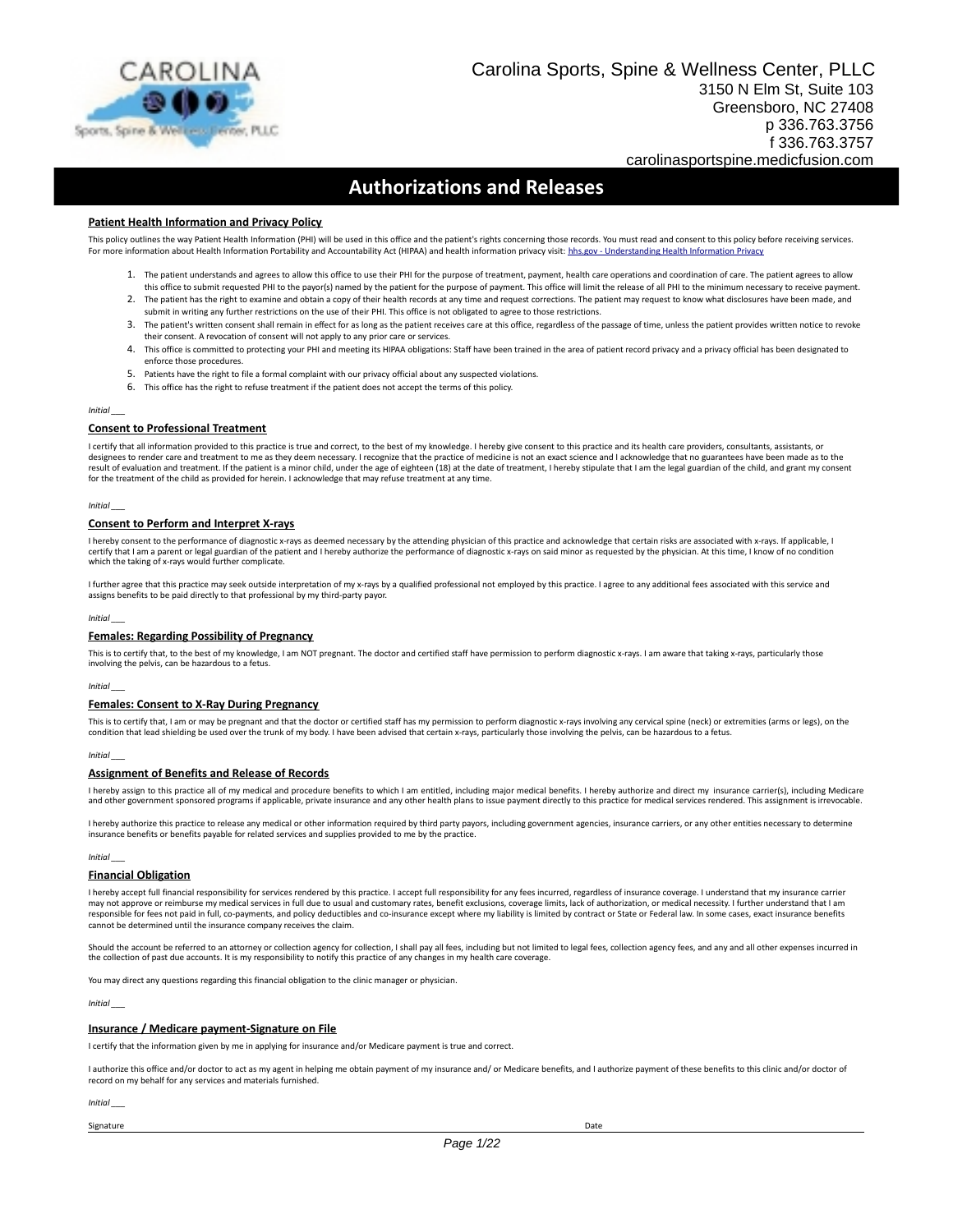

Patient: \_\_\_\_\_\_\_\_\_\_\_\_\_\_\_\_\_\_\_\_\_\_\_\_\_\_\_\_\_\_\_\_\_\_\_\_\_

# **Patient Profile**

|                                                                                                               |                                         |               |                                                                                                    | <b>Personal Information</b> |                                                                 |                                                                                                                 |                     |         |
|---------------------------------------------------------------------------------------------------------------|-----------------------------------------|---------------|----------------------------------------------------------------------------------------------------|-----------------------------|-----------------------------------------------------------------|-----------------------------------------------------------------------------------------------------------------|---------------------|---------|
| Full Name:                                                                                                    | Last                                    |               |                                                                                                    | First                       |                                                                 | M.I.                                                                                                            |                     | Jr / Sr |
| Address:                                                                                                      |                                         |               |                                                                                                    |                             |                                                                 |                                                                                                                 |                     |         |
|                                                                                                               | <b>Street Address</b>                   |               |                                                                                                    |                             |                                                                 |                                                                                                                 | Apartment/Unit #    |         |
|                                                                                                               | City                                    |               |                                                                                                    |                             |                                                                 | <b>State</b>                                                                                                    | ZIP Code            |         |
| Primary Phone:                                                                                                |                                         |               | H/M/B Alternate Phone:                                                                             |                             |                                                                 |                                                                                                                 |                     | H/M/B   |
| Birth Date:                                                                                                   |                                         |               |                                                                                                    |                             |                                                                 |                                                                                                                 |                     |         |
| Social Security Number #:                                                                                     |                                         |               |                                                                                                    |                             |                                                                 |                                                                                                                 |                     |         |
| Gender:                                                                                                       | $\Box$ Female<br>$\Box$ Male            |               |                                                                                                    |                             |                                                                 |                                                                                                                 |                     |         |
| Race:                                                                                                         | $\Box$ American Indian or Alaska Native |               | $\Box$ Asian<br>□ Native Hawaiian or Other Pacific Islander □ White                                |                             | $\Box$ Black or African American<br>$\Box$ Declined             | □ Unknown/Unavailable                                                                                           |                     |         |
| Ethnicity: $\Box$ Hispanic or Latino $\Box$ Not Hispanic or Latino $\Box$ Declined $\Box$ Unknown/Unavailable |                                         |               |                                                                                                    |                             |                                                                 |                                                                                                                 |                     |         |
| Prim. Language: □ Arabic □ Chinese □ English □ French □ German □ Greek □ Hebrew □ Italian                     |                                         |               | □ Japanese □ Korean □ Spanish □ Vietnamese □ Declined □ Unknown/Unavailable<br>$\Box$ Other $\Box$ |                             |                                                                 |                                                                                                                 |                     |         |
| Email Address:                                                                                                |                                         |               |                                                                                                    |                             |                                                                 |                                                                                                                 |                     |         |
|                                                                                                               |                                         |               |                                                                                                    |                             | <b>Emergency Contact Phone:</b>                                 |                                                                                                                 |                     |         |
| Time Zone:                                                                                                    |                                         |               |                                                                                                    |                             |                                                                 |                                                                                                                 |                     |         |
| Does your time zone participate in Daylight Savings Time? $\Box$ Yes                                          |                                         |               |                                                                                                    |                             | $\Box$ No                                                       |                                                                                                                 |                     |         |
| <b>Marital Status:</b>                                                                                        |                                         | $\Box$ Single | $\Box$ Married                                                                                     | □ Widowed                   | $\Box$ Divorced                                                 |                                                                                                                 |                     |         |
| Do you have any dependents?                                                                                   |                                         | $\Box$ Yes    | $\Box$ No                                                                                          |                             |                                                                 |                                                                                                                 |                     |         |
| Are you a full-time student?                                                                                  |                                         | $\square$ Yes | $\Box$ No                                                                                          |                             |                                                                 |                                                                                                                 |                     |         |
| Health Insurance?                                                                                             |                                         | $\Box$ Yes    | $\Box$ No                                                                                          |                             |                                                                 |                                                                                                                 |                     |         |
| Responsible Party:                                                                                            |                                         | $\Box$ You    | $\Box$ Other                                                                                       | (parent, spouse, etc.)      |                                                                 |                                                                                                                 |                     |         |
|                                                                                                               |                                         |               |                                                                                                    | Page 2/22                   | The Medicfusion logo and all related indicia are trademarks of, | eForms courtesy of Medicfusion. Available on the web 24/7.<br>and @2009 by Medigeek, Ilc. I All rights reserved | www.medicfusion.com |         |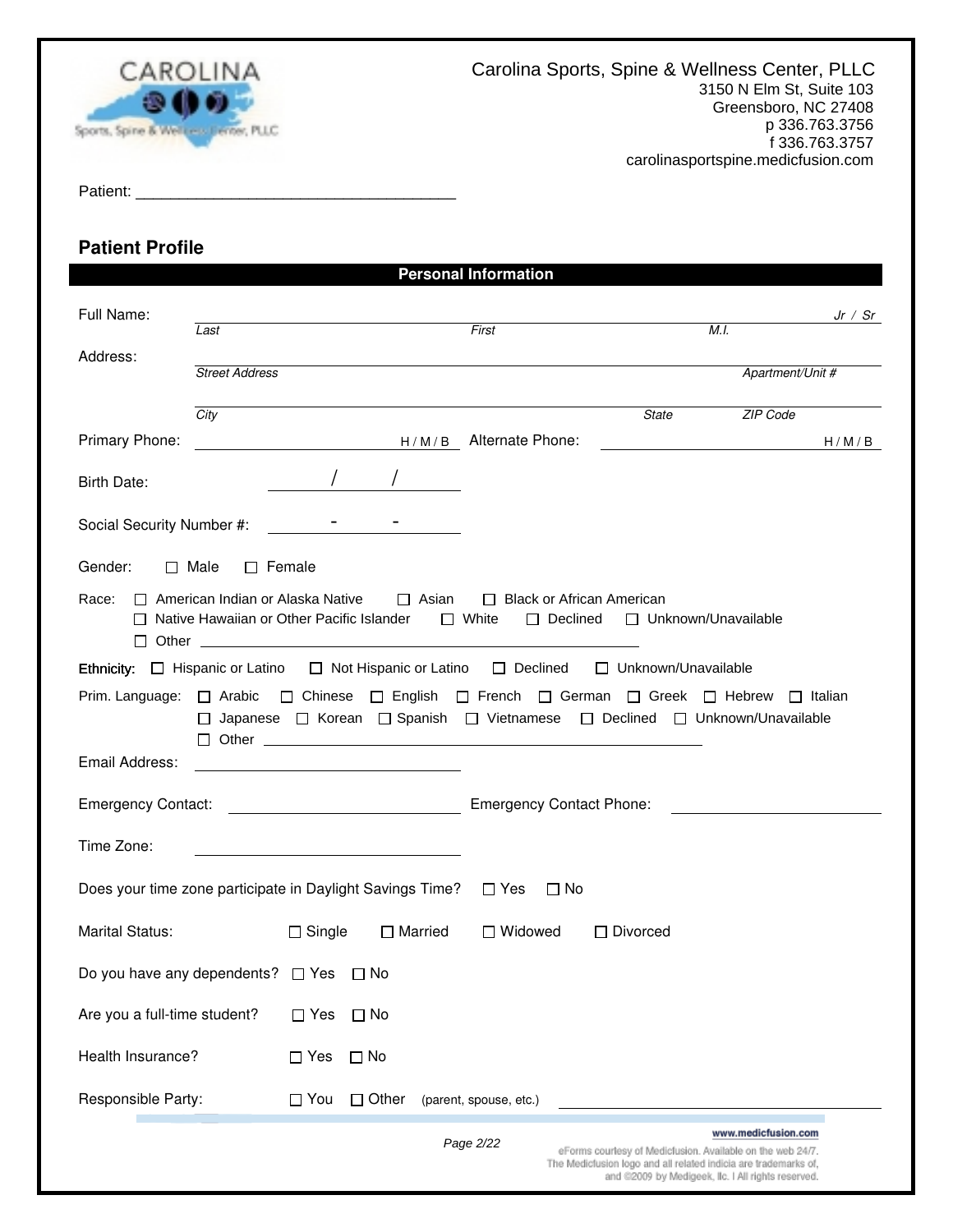

# **Physician Form**

|                          |                                                      |                                               | <b>Physician Information</b> |      |              |                                                                                                                       |
|--------------------------|------------------------------------------------------|-----------------------------------------------|------------------------------|------|--------------|-----------------------------------------------------------------------------------------------------------------------|
| Type of Physician:       | $\Box$ Chiropractic                                  | $\Box$ Family                                 | $\Box$ Specialist            |      |              |                                                                                                                       |
| Physician Name:          | <b>First Name</b>                                    |                                               | <b>Last Name</b>             |      |              |                                                                                                                       |
| Address:                 | <b>Street Address</b>                                |                                               |                              |      |              | Unit #                                                                                                                |
|                          | City                                                 |                                               |                              |      | <b>State</b> | ZIP Code                                                                                                              |
| Phone:                   |                                                      |                                               | Ext.                         | Fax: |              |                                                                                                                       |
| Email Address:           |                                                      | <u> 1980 - Andrea Andrew Maria (h. 1980).</u> |                              |      |              |                                                                                                                       |
| Type of Physician:       | $\Box$ Chiropractic                                  | $\Box$ Family                                 | $\Box$ Specialist            |      |              |                                                                                                                       |
| Physician Name:          | <b>First Name</b>                                    |                                               | <b>Last Name</b>             |      |              |                                                                                                                       |
| Address:                 | <b>Street Address</b>                                |                                               |                              |      |              | Unit #                                                                                                                |
|                          | City                                                 |                                               |                              |      | <b>State</b> | ZIP Code                                                                                                              |
| Phone:<br>Email Address: | <u> 1989 - Jan Barnett, fransk politik (d. 1989)</u> |                                               | Ext.                         | Fax: |              |                                                                                                                       |
| Type of Physician:       | $\Box$ Chiropractic                                  | $\Box$ Family                                 | $\Box$ Specialist            |      |              |                                                                                                                       |
| Physician Name:          | <b>First Name</b>                                    |                                               | <b>Last Name</b>             |      |              |                                                                                                                       |
| Address:                 | <b>Street Address</b>                                |                                               |                              |      |              | Unit #                                                                                                                |
|                          | City                                                 |                                               |                              |      | <b>State</b> | ZIP Code                                                                                                              |
| Phone:                   |                                                      |                                               | Ext.                         | Fax: |              |                                                                                                                       |
| Email Address:           |                                                      |                                               |                              |      |              |                                                                                                                       |
|                          |                                                      |                                               |                              |      |              |                                                                                                                       |
|                          |                                                      |                                               |                              |      |              |                                                                                                                       |
|                          |                                                      |                                               | Page 3/22                    |      |              | www.medicfusion.com<br>eForms courtesy of Medicfusion. Available on the web 24/7.                                     |
|                          |                                                      |                                               |                              |      |              | The Medicfusion logo and all related indicia are trademarks of,<br>and @2009 by Medigeek, Ilc. I All rights reserved. |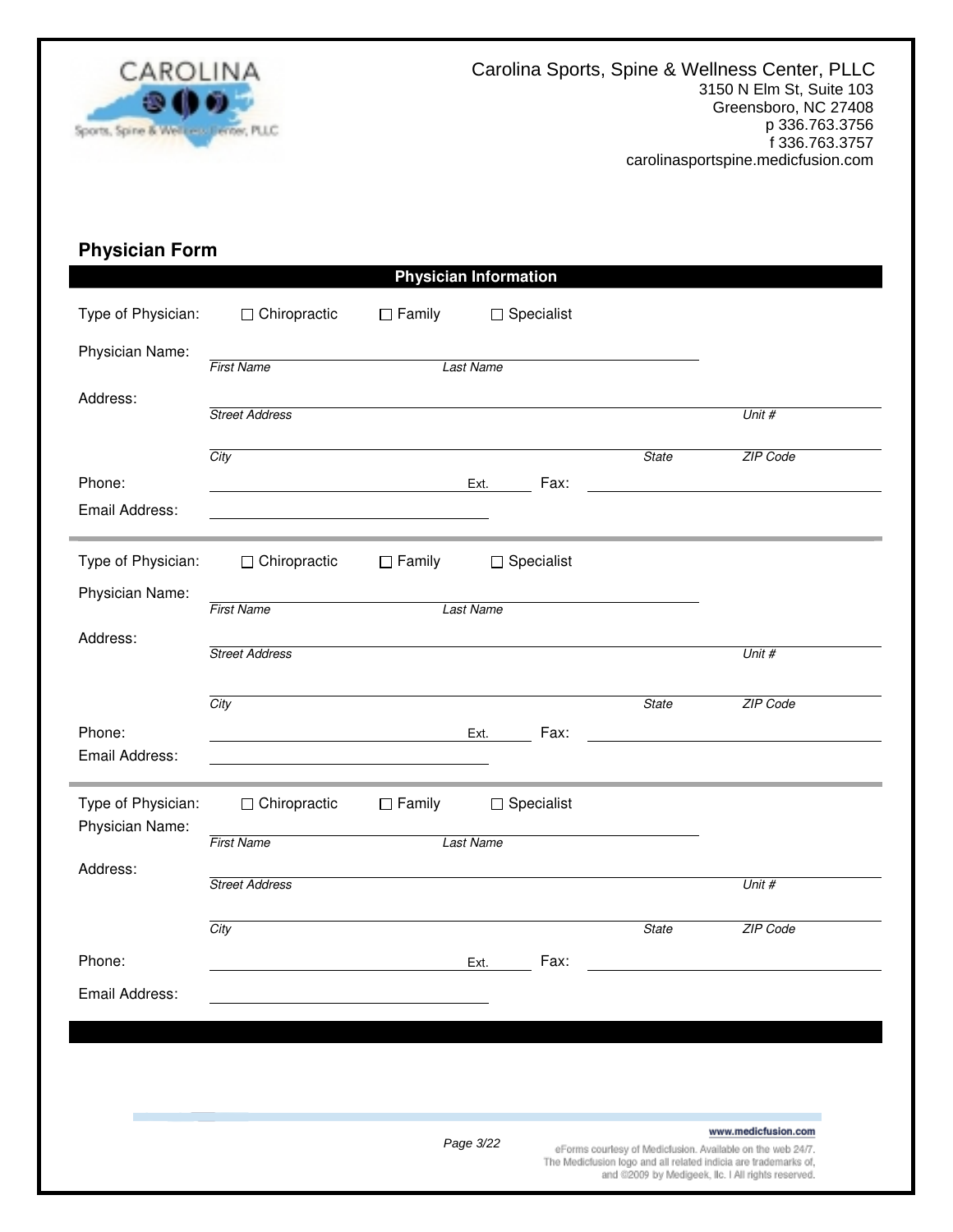

| <b>Employer Form</b>                        |                       |                                                     |                             |                                                                                                                               |                                                    |                                                                                                                                  |
|---------------------------------------------|-----------------------|-----------------------------------------------------|-----------------------------|-------------------------------------------------------------------------------------------------------------------------------|----------------------------------------------------|----------------------------------------------------------------------------------------------------------------------------------|
|                                             |                       |                                                     | <b>Employer Information</b> |                                                                                                                               |                                                    |                                                                                                                                  |
| Your Employment Status:<br>$\Box$ Full Time |                       |                                                     |                             | □ Part Time □ Contract □ Not Employed                                                                                         | $\Box$ Retired                                     | $\Box$ Student                                                                                                                   |
|                                             |                       |                                                     |                             |                                                                                                                               |                                                    |                                                                                                                                  |
| Employer Name:                              |                       | <u> 1989 - Johann Barbara, martxa alemaniar arg</u> |                             |                                                                                                                               |                                                    |                                                                                                                                  |
| Employer Address:                           | <b>Street Address</b> |                                                     |                             |                                                                                                                               |                                                    | Apartment/Unit #                                                                                                                 |
|                                             |                       |                                                     |                             |                                                                                                                               |                                                    |                                                                                                                                  |
| Employer Phone:                             | City                  |                                                     |                             | State<br>Ext. Fax:                                                                                                            |                                                    | ZIP Code<br><u> 1989 - Johann Stoff, deutscher Stoffen und der Stoffen und der Stoffen und der Stoffen und der Stoffen und d</u> |
| Start Date:                                 |                       |                                                     |                             | / End Date: (If you are no longer working here.) /                                                                            |                                                    |                                                                                                                                  |
| Your Employment Status: □ Full Time         |                       |                                                     |                             | □ Part Time □ Contract □ Not Employed                                                                                         | $\Box$ Retired                                     | $\Box$ Student                                                                                                                   |
|                                             |                       |                                                     |                             |                                                                                                                               |                                                    |                                                                                                                                  |
| Employer Name:                              |                       |                                                     |                             |                                                                                                                               |                                                    |                                                                                                                                  |
| Employer Address:                           | <b>Street Address</b> |                                                     |                             |                                                                                                                               |                                                    | Apartment/Unit #                                                                                                                 |
|                                             |                       |                                                     |                             |                                                                                                                               |                                                    |                                                                                                                                  |
| Employer Phone:                             | City                  | <b>Ext.</b> Fax:                                    |                             | <b>State</b>                                                                                                                  |                                                    | ZIP Code                                                                                                                         |
| <b>Start Date:</b>                          |                       |                                                     |                             | / End Date: (If you are no longer working here.)                                                                              |                                                    |                                                                                                                                  |
|                                             |                       |                                                     |                             |                                                                                                                               |                                                    |                                                                                                                                  |
|                                             |                       |                                                     |                             |                                                                                                                               |                                                    |                                                                                                                                  |
|                                             |                       |                                                     |                             |                                                                                                                               |                                                    |                                                                                                                                  |
|                                             |                       |                                                     |                             |                                                                                                                               |                                                    |                                                                                                                                  |
|                                             |                       |                                                     |                             |                                                                                                                               |                                                    |                                                                                                                                  |
|                                             |                       |                                                     |                             |                                                                                                                               |                                                    |                                                                                                                                  |
|                                             |                       |                                                     |                             |                                                                                                                               |                                                    |                                                                                                                                  |
|                                             |                       |                                                     | Page 4/22                   | eForms courtesy of Medicfusion. Available on the web 24/7.<br>The Medicfusion logo and all related indicia are trademarks of, | and @2009 by Medigeek, Ilc. I All rights reserved. | www.medicfusion.com                                                                                                              |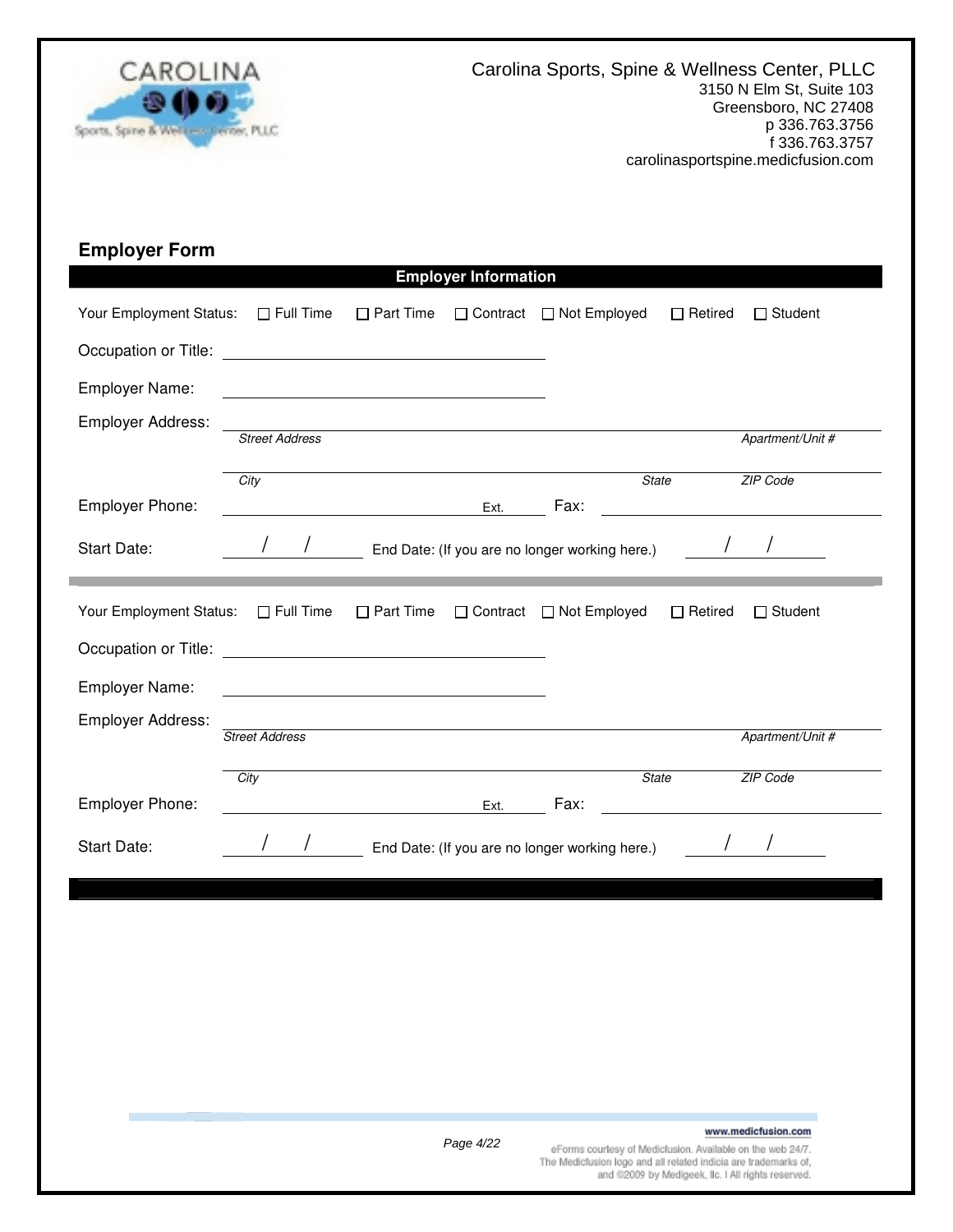

## **Responsible Party Form**

|                                  |                       | <b>Responsible Party Information</b> |              |                  |
|----------------------------------|-----------------------|--------------------------------------|--------------|------------------|
| Relationship to You:             |                       |                                      |              |                  |
| Full Name:                       | First                 | M.I.                                 | Last         |                  |
| Same as your address? □ Yes □ No |                       |                                      |              |                  |
| Address:                         | <b>Street Address</b> |                                      |              | Apartment/Unit # |
|                                  | City                  |                                      | <b>State</b> | ZIP Code         |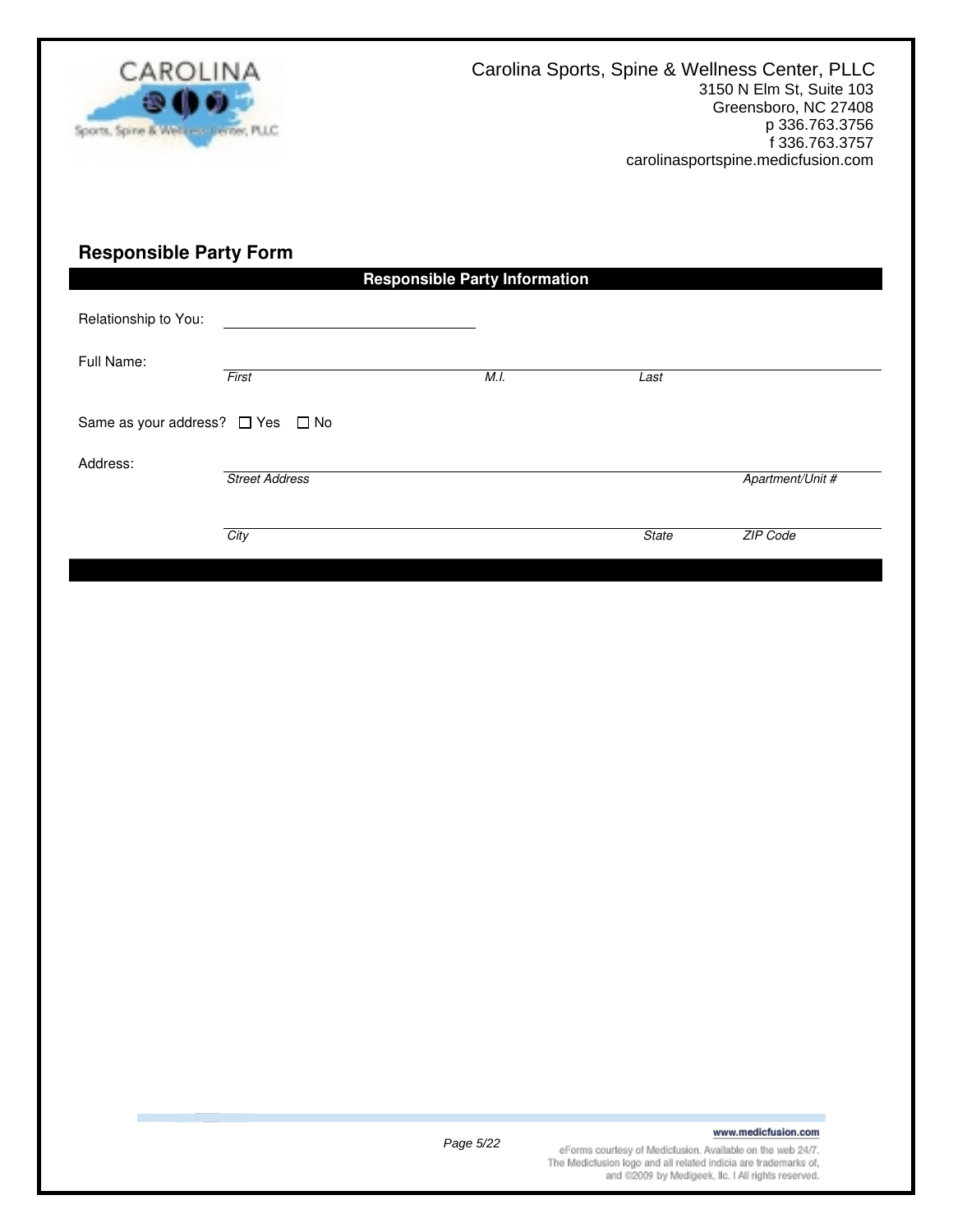

Patient: \_\_\_\_\_\_\_\_\_\_\_\_\_\_\_\_\_\_\_\_\_\_\_\_\_\_\_\_\_\_\_\_\_\_\_\_\_

# **Health Insurance Information**

Are you the insured party?  $\Box$  Yes  $\Box$  No (if no please fill out the Policy Holder Information)

|                                                                                                                |                       |              | <b>Policy Holder Information</b> |                                      |              |                                                                                                                               |
|----------------------------------------------------------------------------------------------------------------|-----------------------|--------------|----------------------------------|--------------------------------------|--------------|-------------------------------------------------------------------------------------------------------------------------------|
| Full Name:                                                                                                     | Last                  |              | First                            |                                      |              | M.I.                                                                                                                          |
| Relationship to you:                                                                                           |                       |              |                                  |                                      |              |                                                                                                                               |
| Address:                                                                                                       |                       |              |                                  |                                      |              |                                                                                                                               |
|                                                                                                                | <b>Street Address</b> |              |                                  |                                      |              | Apartment/Unit #                                                                                                              |
|                                                                                                                | City                  |              |                                  |                                      | <b>State</b> | ZIP Code                                                                                                                      |
| <b>Birth Date:</b>                                                                                             |                       |              |                                  |                                      |              |                                                                                                                               |
| Social Security Number #:                                                                                      | $\blacksquare$        | $\mathbf{r}$ |                                  |                                      |              |                                                                                                                               |
| Insured's Occupation:                                                                                          |                       |              |                                  |                                      |              |                                                                                                                               |
| Insured's Employer:                                                                                            |                       |              |                                  |                                      |              |                                                                                                                               |
| Employer Address:                                                                                              |                       |              |                                  |                                      |              |                                                                                                                               |
|                                                                                                                | <b>Street Address</b> |              |                                  |                                      |              | Unit #                                                                                                                        |
|                                                                                                                | City                  |              |                                  |                                      | <b>State</b> | ZIP Code                                                                                                                      |
| Employer Phone:                                                                                                |                       | Ext.         |                                  |                                      |              |                                                                                                                               |
|                                                                                                                |                       |              |                                  | <b>Insurance Company Information</b> |              |                                                                                                                               |
|                                                                                                                |                       |              |                                  |                                      |              |                                                                                                                               |
| Insurance Company Name: Name: Name: Name Service Company Name: Name Service Company Name: Name Service Company |                       |              |                                  |                                      |              |                                                                                                                               |
| Address:                                                                                                       |                       |              |                                  |                                      |              | Unit #                                                                                                                        |
|                                                                                                                |                       |              |                                  |                                      |              |                                                                                                                               |
|                                                                                                                | <b>Street Address</b> |              |                                  |                                      |              |                                                                                                                               |
|                                                                                                                | City                  |              |                                  |                                      | <b>State</b> | ZIP Code                                                                                                                      |
| Phone:                                                                                                         |                       |              | Ext.                             | Fax:                                 |              |                                                                                                                               |
| Group #:                                                                                                       |                       |              |                                  |                                      |              |                                                                                                                               |
| Policy/Subscriber #:                                                                                           |                       |              |                                  |                                      |              |                                                                                                                               |
| Effective Date:                                                                                                |                       |              |                                  | <b>Expiration Date:</b>              |              |                                                                                                                               |
|                                                                                                                |                       |              |                                  |                                      |              |                                                                                                                               |
|                                                                                                                |                       |              |                                  |                                      |              |                                                                                                                               |
|                                                                                                                |                       |              |                                  |                                      |              |                                                                                                                               |
|                                                                                                                |                       |              |                                  |                                      |              | www.medicfusion.com                                                                                                           |
|                                                                                                                |                       |              | Page 6/22                        |                                      |              | eForms courtesy of Medicfusion. Available on the web 24/7.<br>The Medicfusion logo and all related indicia are trademarks of, |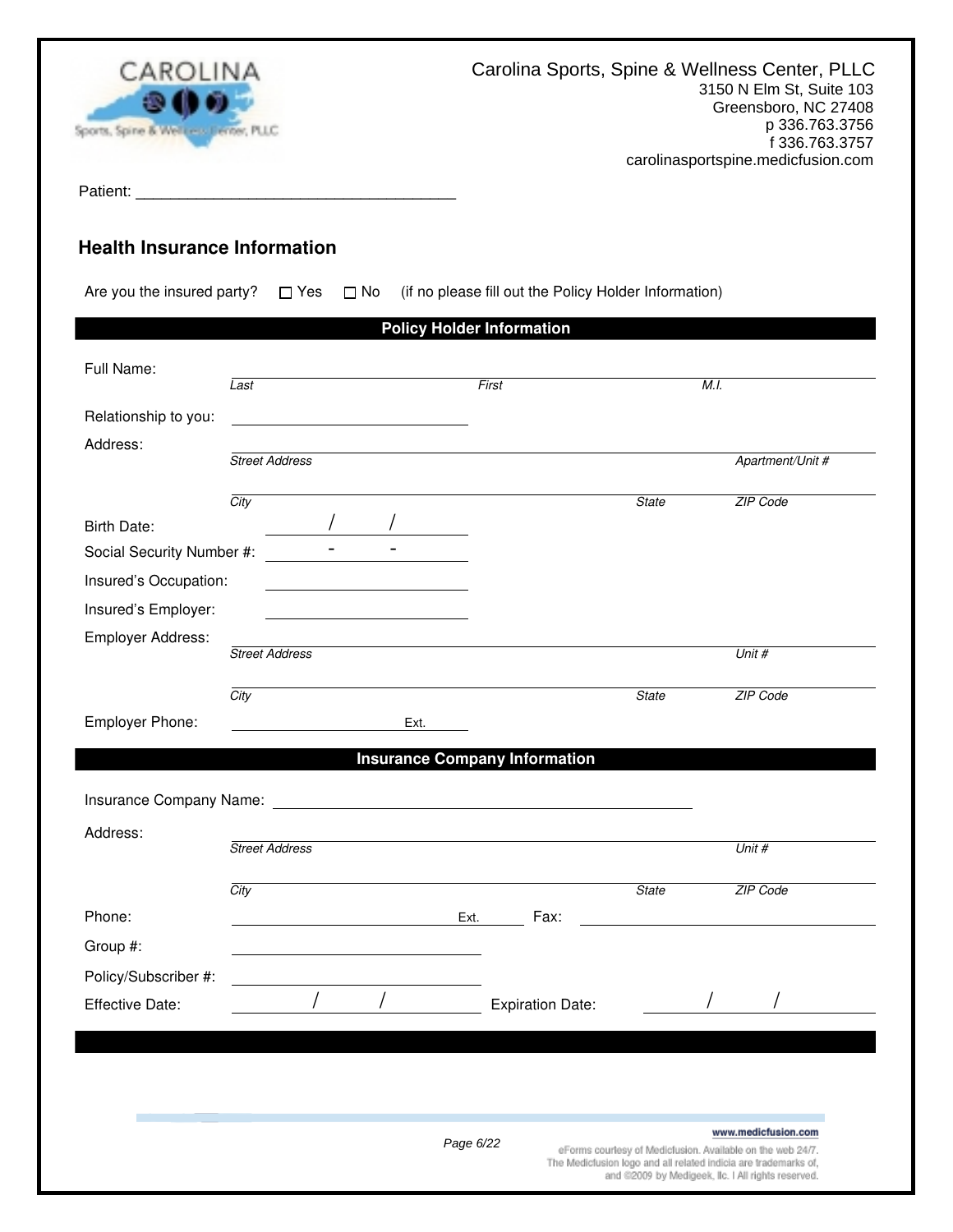

Patient: \_\_\_\_\_\_\_\_\_\_\_\_\_\_\_\_\_\_\_\_\_\_\_\_\_\_\_\_\_\_\_\_\_\_\_\_\_

## **Health History Form**

## **Prescription Medications**

Prescription medications taken on a regular or ongoing basis:

|                                                                                                                                                                                                                                | Dosage: Frequency: per □ Day □ Week □ Month □ Other             |                                                                                                                                                                                                                                |  |  |  |
|--------------------------------------------------------------------------------------------------------------------------------------------------------------------------------------------------------------------------------|-----------------------------------------------------------------|--------------------------------------------------------------------------------------------------------------------------------------------------------------------------------------------------------------------------------|--|--|--|
|                                                                                                                                                                                                                                |                                                                 |                                                                                                                                                                                                                                |  |  |  |
| Medication: _______________________                                                                                                                                                                                            | Dosage: ___________ Frequency: per □ Day □ Week □ Month □ Other |                                                                                                                                                                                                                                |  |  |  |
|                                                                                                                                                                                                                                |                                                                 |                                                                                                                                                                                                                                |  |  |  |
| Medication: ______________________                                                                                                                                                                                             | Dosage: ___________ Frequency: per □ Day □ Week □ Month □ Other |                                                                                                                                                                                                                                |  |  |  |
|                                                                                                                                                                                                                                |                                                                 |                                                                                                                                                                                                                                |  |  |  |
| Medication: _______________________                                                                                                                                                                                            | Dosage: Frequency: per □ Day □ Week □ Month □ Other             |                                                                                                                                                                                                                                |  |  |  |
|                                                                                                                                                                                                                                |                                                                 |                                                                                                                                                                                                                                |  |  |  |
| Medication: ______________________                                                                                                                                                                                             | Dosage: Frequency: per □ Day □ Week □ Month □ Other             |                                                                                                                                                                                                                                |  |  |  |
|                                                                                                                                                                                                                                |                                                                 |                                                                                                                                                                                                                                |  |  |  |
| Medication: New York Products and American Section 1997                                                                                                                                                                        | Dosage: __________ Frequency: per □ Day □ Week □ Month □ Other  |                                                                                                                                                                                                                                |  |  |  |
|                                                                                                                                                                                                                                |                                                                 |                                                                                                                                                                                                                                |  |  |  |
| Medication: Website and Security and Security and Security and Security and Security and Security and Security and Security and Security and Security and Security and Security and Security and Security and Security and Sec | Dosage: ___________ Frequency: per □ Day □ Week □ Month □ Other |                                                                                                                                                                                                                                |  |  |  |
|                                                                                                                                                                                                                                |                                                                 |                                                                                                                                                                                                                                |  |  |  |
|                                                                                                                                                                                                                                | Dosage: Frequency: per □ Day □ Week □ Month □ Other             |                                                                                                                                                                                                                                |  |  |  |
|                                                                                                                                                                                                                                |                                                                 |                                                                                                                                                                                                                                |  |  |  |
| Medication: Network and Medication:                                                                                                                                                                                            | Dosage: ___________ Frequency: per □ Day □ Week □ Month □ Other |                                                                                                                                                                                                                                |  |  |  |
|                                                                                                                                                                                                                                |                                                                 |                                                                                                                                                                                                                                |  |  |  |
| Medication: <b>Example 2019</b>                                                                                                                                                                                                | Dosage: ___________ Frequency: per □ Day □ Week □ Month □ Other |                                                                                                                                                                                                                                |  |  |  |
|                                                                                                                                                                                                                                |                                                                 | (please describe): expression of the state of the state of the state of the state of the state of the state of the state of the state of the state of the state of the state of the state of the state of the state of the sta |  |  |  |
| Medication: ______________________                                                                                                                                                                                             | Dosage: Frequency: per □ Day □ Week □ Month □ Other             |                                                                                                                                                                                                                                |  |  |  |
|                                                                                                                                                                                                                                |                                                                 |                                                                                                                                                                                                                                |  |  |  |
| Medication: Website and Second Second Second Second Second Second Second Second Second Second Second Second Second Second Second Second Second Second Second Second Second Second Second Second Second Second Second Second Se | Dosage: Frequency: per □ Day □ Week □ Month □ Other             |                                                                                                                                                                                                                                |  |  |  |
|                                                                                                                                                                                                                                |                                                                 | (please describe): ____                                                                                                                                                                                                        |  |  |  |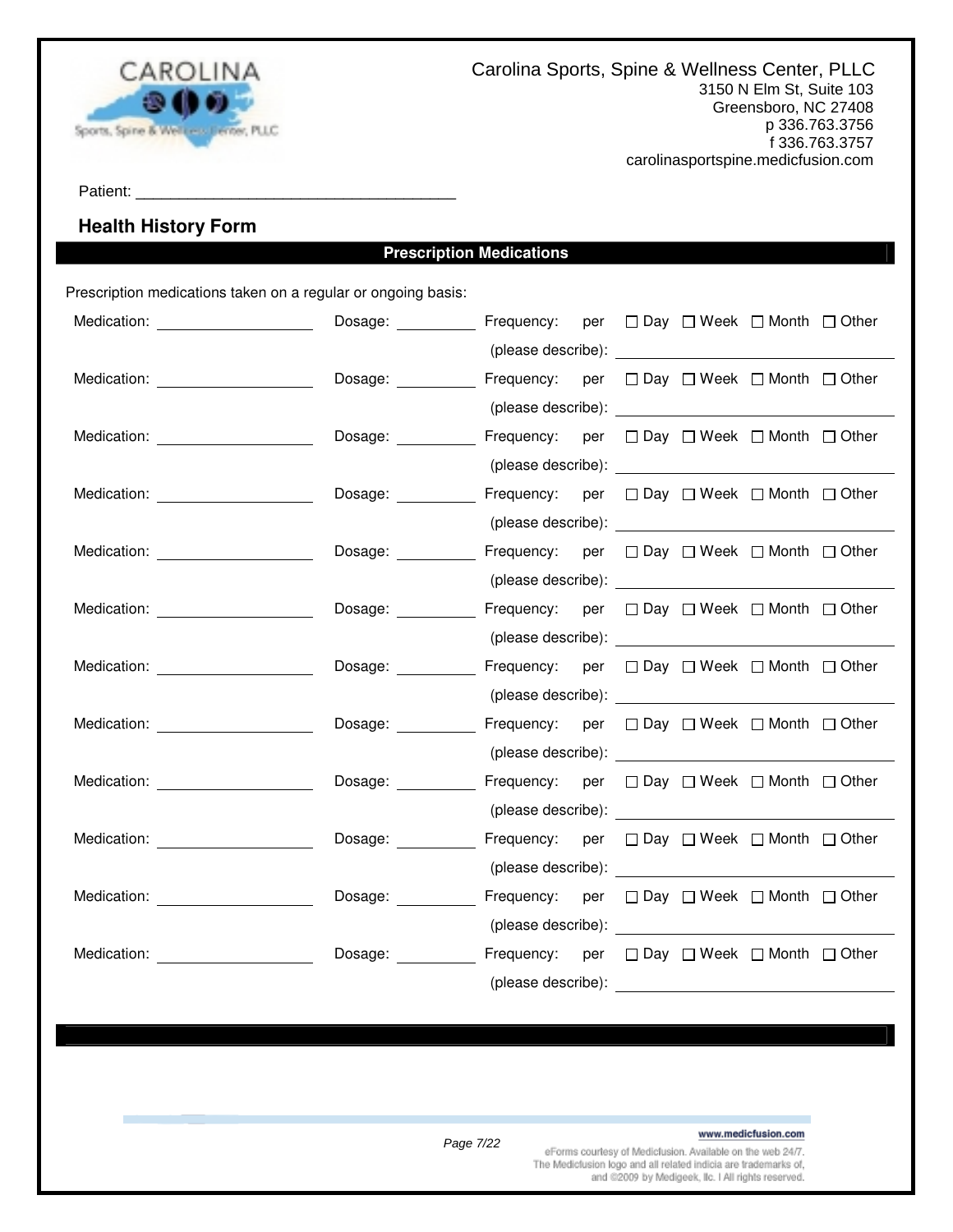

Carolina Sports, Spine & Wellness Center, PLLC

3150 N Elm St, Suite 103 Greensboro, NC 27408

p 336.763.3756

f 336.763.3757 carolinasportspine.medicfusion.com

### **Over-The-Counter Medications**

Over-the-counter medications taken on a regular or ongoing basis:

| Medication: ____________________                                                                                                                                                                                               | Dosage: Frequency: per □ Day □ Week □ Month □ Other             |                                                                                                                                                                                                                                |  |  |  |
|--------------------------------------------------------------------------------------------------------------------------------------------------------------------------------------------------------------------------------|-----------------------------------------------------------------|--------------------------------------------------------------------------------------------------------------------------------------------------------------------------------------------------------------------------------|--|--|--|
|                                                                                                                                                                                                                                |                                                                 | (please describe): expression of the set of the set of the set of the set of the set of the set of the set of the set of the set of the set of the set of the set of the set of the set of the set of the set of the set of th |  |  |  |
|                                                                                                                                                                                                                                |                                                                 |                                                                                                                                                                                                                                |  |  |  |
|                                                                                                                                                                                                                                |                                                                 |                                                                                                                                                                                                                                |  |  |  |
| Medication: _____________________                                                                                                                                                                                              | Dosage: ___________ Frequency: per □ Day □ Week □ Month □ Other |                                                                                                                                                                                                                                |  |  |  |
|                                                                                                                                                                                                                                |                                                                 |                                                                                                                                                                                                                                |  |  |  |
| Medication: ______________________                                                                                                                                                                                             | Dosage: <u>_____________</u>                                    | Frequency: per □ Day □ Week □ Month □ Other                                                                                                                                                                                    |  |  |  |
|                                                                                                                                                                                                                                |                                                                 |                                                                                                                                                                                                                                |  |  |  |
| Medication: ______________________                                                                                                                                                                                             | Dosage: ___________ Frequency: per □ Day □ Week □ Month □ Other |                                                                                                                                                                                                                                |  |  |  |
|                                                                                                                                                                                                                                |                                                                 |                                                                                                                                                                                                                                |  |  |  |
| Medication: _______________________                                                                                                                                                                                            | Dosage: ___________ Frequency: per □ Day □ Week □ Month □ Other |                                                                                                                                                                                                                                |  |  |  |
|                                                                                                                                                                                                                                |                                                                 |                                                                                                                                                                                                                                |  |  |  |
| Medication: _______________________                                                                                                                                                                                            | Dosage: ___________ Frequency: per □ Day □ Week □ Month □ Other |                                                                                                                                                                                                                                |  |  |  |
|                                                                                                                                                                                                                                |                                                                 |                                                                                                                                                                                                                                |  |  |  |
| Medication: Website and Security and Security and Security and Security and Security and Security and Security and Security and Security and Security and Security and Security and Security and Security and Security and Sec | Dosage: ___________ Frequency: per □ Day □ Week □ Month □ Other |                                                                                                                                                                                                                                |  |  |  |
|                                                                                                                                                                                                                                |                                                                 |                                                                                                                                                                                                                                |  |  |  |
| Medication: Medication:                                                                                                                                                                                                        | Dosage: ___________ Frequency: per □ Day □ Week □ Month □ Other |                                                                                                                                                                                                                                |  |  |  |
|                                                                                                                                                                                                                                |                                                                 |                                                                                                                                                                                                                                |  |  |  |
|                                                                                                                                                                                                                                | Dosage: ___________ Frequency: per □ Day □ Week □ Month □ Other |                                                                                                                                                                                                                                |  |  |  |
|                                                                                                                                                                                                                                |                                                                 |                                                                                                                                                                                                                                |  |  |  |
| Medication: New York Products and American Control of the American Control of the American Control of the American Control of the American Control of the American Control of the American Control of the American Control of  | Dosage: Frequency: per □ Day □ Week □ Month □ Other             |                                                                                                                                                                                                                                |  |  |  |
|                                                                                                                                                                                                                                |                                                                 |                                                                                                                                                                                                                                |  |  |  |
| Medication: Website and Security and Security and Security and Security and Security and Security and Security and Security and Security and Security and Security and Security and Security and Security and Security and Sec | Dosage: Frequency: per □ Day □ Week □ Month □ Other             |                                                                                                                                                                                                                                |  |  |  |
|                                                                                                                                                                                                                                |                                                                 | (please describe):                                                                                                                                                                                                             |  |  |  |

### www.medicfusion.com

Page 8/22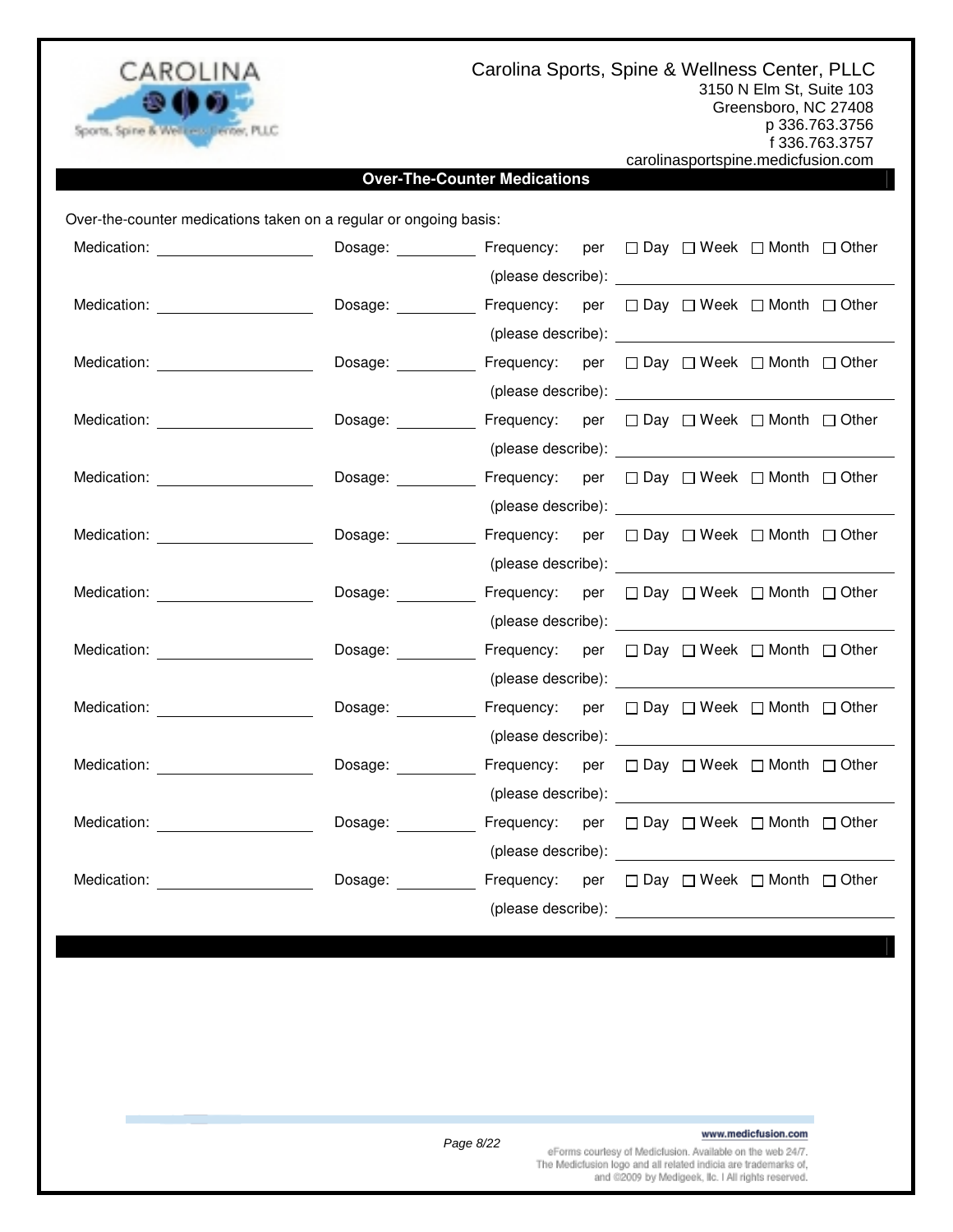

Carolina Sports, Spine & Wellness Center, PLLC 3150 N Elm St, Suite 103 Greensboro, NC 27408 p 336.763.3756 f 336.763.3757 carolinasportspine.medicfusion.com

### **Vitamins, Minerals, Herbs, or Dietary Supplements**

Vitamins, minerals, herbs, or dietary supplements taken on a regular or ongoing basis: Supplement: **Dosage:** Dosage: Frequency: per  $\Box$  Day  $\Box$  Week  $\Box$  Month  $\Box$  Other (please describe): Supplement: Dosage: Frequency: per Day Week Month Other (please describe): Supplement: Dosage: Frequency: per Day Week Month Other (please describe): Supplement: Cosage: Dosage: Frequency: per  $\square$  Day  $\square$  Week  $\square$  Month  $\square$  Other (please describe): Supplement: Dosage: Frequency: per Day Week Month Other (please describe): Supplement: Dosage: Frequency: per  $\square$  Day  $\square$  Week  $\square$  Month  $\square$  Other (please describe): Supplement: Dosage: Frequency: per Day Week Month Other (please describe): Supplement: Dosage: Frequency: per Day Week Month Other (please describe): Supplement: Dosage: Frequency: per Day Week Month Other (please describe): Supplement: Dosage: Frequency: per  $\Box$  Day  $\Box$  Week  $\Box$  Month  $\Box$  Other (please describe): Supplement: Dosage: Frequency: per Day Week Month Other (please describe): Supplement: Dosage: Frequency: per Day Week Month Other (please describe):

### www.medicfusion.com

Page 9/22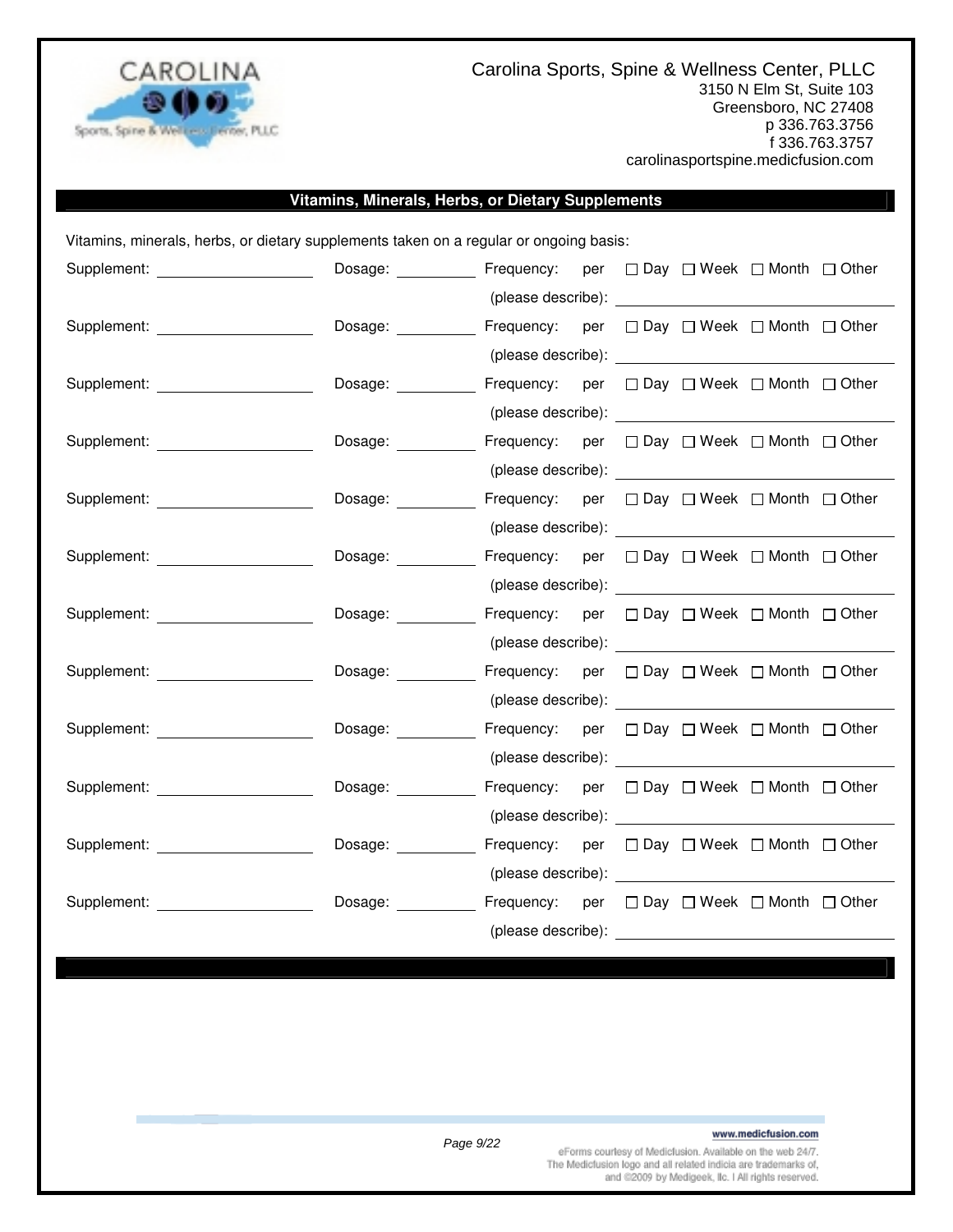

| <b>Diet and Exercise</b>                                                     |                                                              |                                   |  |  |  |  |  |
|------------------------------------------------------------------------------|--------------------------------------------------------------|-----------------------------------|--|--|--|--|--|
| Check if you have ever smoked cigars or cigarettes.                          | $\Box$ Yes                                                   |                                   |  |  |  |  |  |
| Check if you still smoke.                                                    | $\Box$ Yes                                                   |                                   |  |  |  |  |  |
| How much do you smoke?                                                       | $\Box$ Less than one pack per week $\Box$ 1-2 packs per week |                                   |  |  |  |  |  |
| $\Box$ 1 pack every two days                                                 | $\Box$ 1 pack per day                                        | $\Box$ More than one pack per day |  |  |  |  |  |
| Check if you drink alcoholic beverages.                                      | $\Box$ Yes                                                   |                                   |  |  |  |  |  |
| How many alcoholic beverages do you consume per week?                        |                                                              |                                   |  |  |  |  |  |
| Check if a physician has ever diagnosed you as an alcoholic.                 |                                                              | $\Box$ Yes                        |  |  |  |  |  |
| Check if a physician has ever diagnosed you with any liver-related problems. |                                                              | $\Box$ Yes                        |  |  |  |  |  |
| Check if you exercise regularly.                                             | $\Box$ Yes                                                   |                                   |  |  |  |  |  |
| How many days do you exercise each week?                                     |                                                              |                                   |  |  |  |  |  |
|                                                                              |                                                              |                                   |  |  |  |  |  |
|                                                                              |                                                              |                                   |  |  |  |  |  |
|                                                                              |                                                              |                                   |  |  |  |  |  |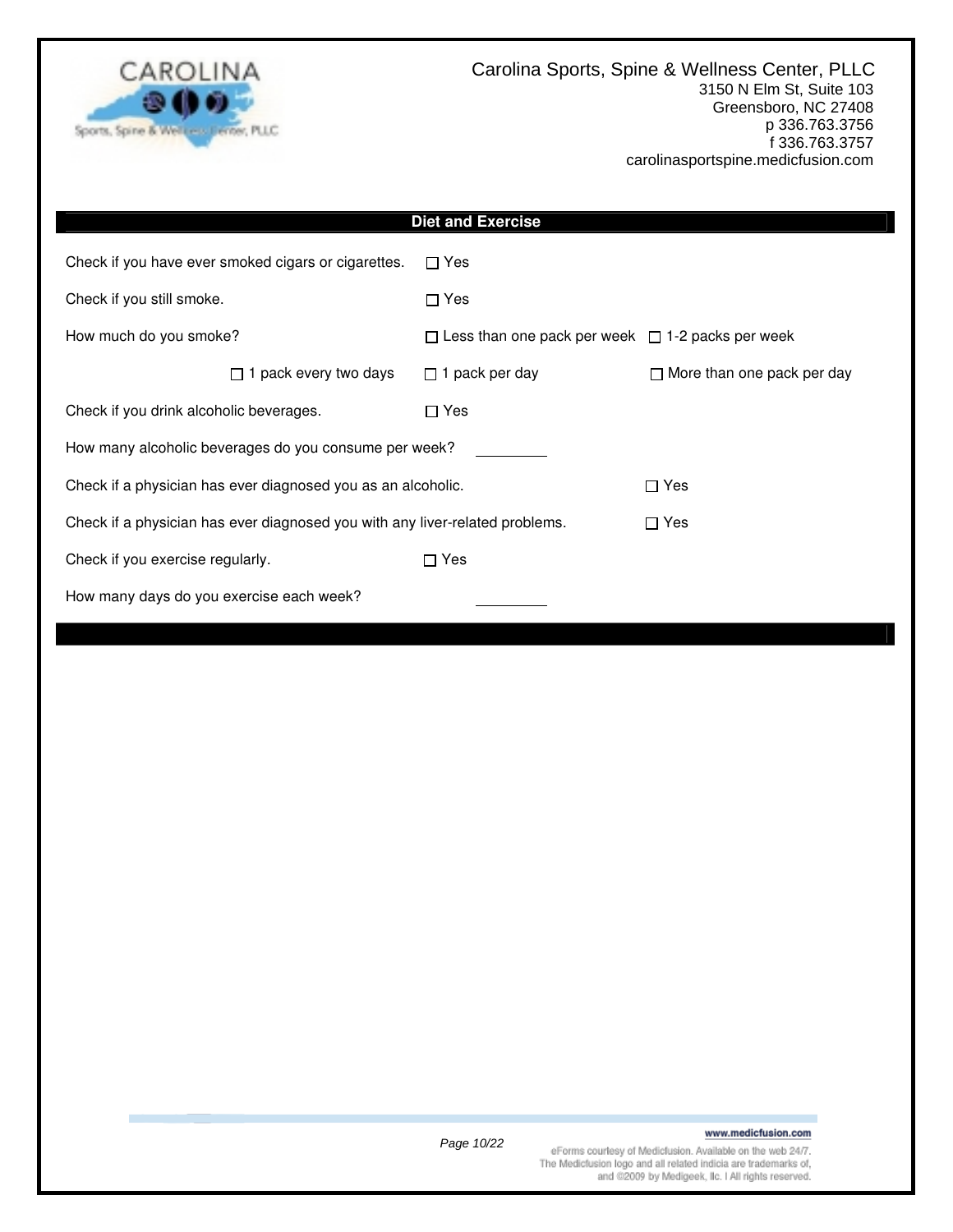

|                                                                 |                         | <b>Allergies</b>            |                     |                  |
|-----------------------------------------------------------------|-------------------------|-----------------------------|---------------------|------------------|
| Check if a physician has ever diagnosed you with any allergies. |                         | $\square$ Yes               |                     |                  |
| Do you have Airborne allergies?                                 | $\Box$ Yes              |                             |                     |                  |
| $\Box$ Animal                                                   | □ Molds/Fungus          | $\Box$ Pollens              | $\Box$ Other        |                  |
| $\Box$ Cat Hair                                                 | □ Cockroach             | $\Box$ Dog Hair             | □ Feather Mix       |                  |
|                                                                 | □ Guinea Pig Hair       | $\Box$ Dust Mites           | $\Box$ Other        |                  |
| Do you have Chemical allergies?                                 | $\Box$ Yes              |                             |                     |                  |
| $\Box$ Acetone                                                  | $\Box$ Acetylcholine    | □ Auto Exhaust              | □ Benzyl Alcohol    | $\Box$ Chlorine  |
| □ Citric Acid                                                   | □ Cologne (all)         | □ Diesel Exhaust            | $\Box$ Dopamine     | $\Box$ Estradiol |
| $\Box$ Ethanol                                                  | $\Box$ Fluorine         | $\Box$ Formaldehyde         | $\Box$ Latex        | $\Box$ Melatonin |
| □ Newspaper Print                                               | $\Box$ Norepinephrine   | □ Progesterone              | $\Box$ Propylene    | $\Box$ Serotonin |
| □ Silicone Implant                                              | □ Sponge Rubber         | $\Box$ Toluene              | □ Trichloroethylene | □ Wood Pulp      |
|                                                                 |                         | $\Box$ Xylene               | $\Box$ Other        |                  |
| Do you have Drug allergies?                                     | $\Box$ Yes              |                             |                     |                  |
| $\Box$ Anticonvulsants                                          | □ Codeine               | $\Box$ Insulin Preparations | $\Box$ Iodine       | $\Box$ Morphine  |
| □ Novocain                                                      | $\Box$ Penicillin       | $\Box$ Sulfa                | $\Box$ Other        |                  |
| Do you have Food allergies?                                     | $\square$ Yes           |                             |                     |                  |
| □ Artificial Colorings                                          | □ Artificial Flavorings | $\square$ Beef              | □ Coffee/Tea        | $\Box$ Dairy     |
| $\Box$<br>Eggs                                                  | $\Box$ Fish/Shellfish   | $\Box$ Fruits               | $\Box$ Lamb         | $\Box$ Nuts      |
| $\Box$ Pork                                                     | $\Box$ Poultry          | $\Box$ Vegetables           | $\Box$ Other        |                  |
|                                                                 |                         |                             |                     |                  |
|                                                                 |                         |                             |                     |                  |
|                                                                 |                         |                             |                     |                  |
|                                                                 |                         |                             |                     |                  |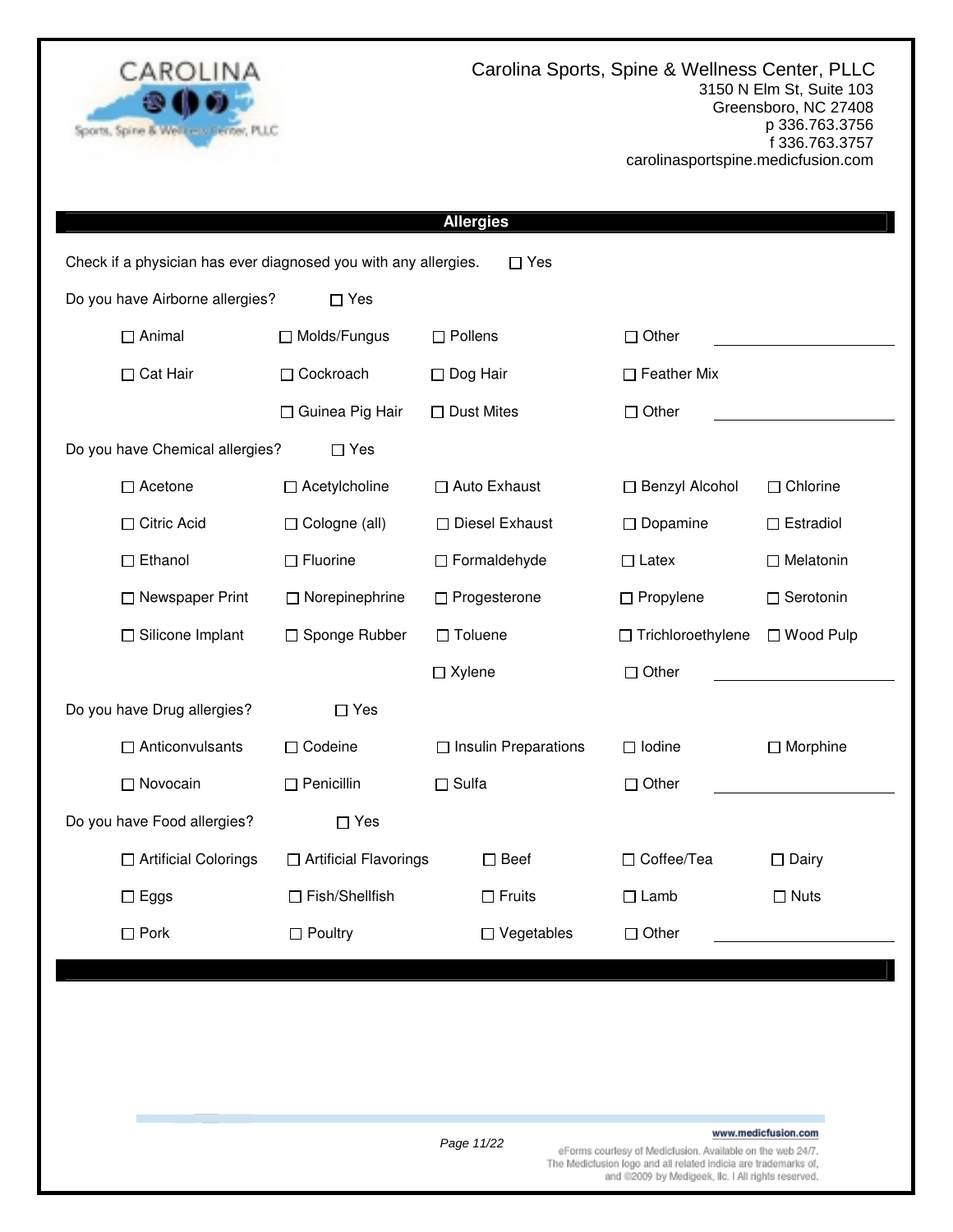

Carolina Sports, Spine & Wellness Center, PLLC 3150 N Elm St, Suite 103 Greensboro, NC 27408 p 336.763.3756 f 336.763.3757 carolinasportspine.medicfusion.com

|                                    |                     |                                                                                       | <b>Surgical History</b>       |                     |                                              |
|------------------------------------|---------------------|---------------------------------------------------------------------------------------|-------------------------------|---------------------|----------------------------------------------|
|                                    |                     | Check if you have any implants, screws, plates or other foreign objects in your body. |                               | $\Box$ Yes          |                                              |
| $\Box$ Bullet Wound(s)             |                     | □ Infusion Catheter                                                                   | $\Box$ Ear Implant            | $\Box$ Pacemakers   | $\Box$ Eye Implant                           |
| $\Box$ Brain Plate(s)              |                     | $\Box$ Heart Valve(s)                                                                 | $\Box$ Shrapnel               | $\Box$ Other        |                                              |
|                                    |                     | Musculoskeletal Surgeries (Check if you have had any of the following surgeries)      |                               |                     |                                              |
| $\Box$ Ankle                       |                     |                                                                                       | $\Box$ Head                   | Year(s) of surgery: |                                              |
| $\Box$ Back                        |                     |                                                                                       | $\Box$ Hip                    | Year(s) of surgery: |                                              |
| $\Box$ Cosmetic or<br>Augmentation |                     |                                                                                       | $\Box$ Knee                   | Year(s) of surgery: | <u> 1999 - Jan Jawa Barat, pre</u>           |
| $\Box$ Elbow                       |                     |                                                                                       | $\square$ Neck                | Year(s) of surgery: | <b>Contract Contract Contract</b>            |
| $\Box$ Foot                        |                     |                                                                                       | $\Box$ Shoulder               | Year(s) of surgery: | <u> 1989 - Jan Alexandria (</u>              |
| $\Box$ Hand                        |                     |                                                                                       | $\Box$ Wrist                  | Year(s) of surgery: |                                              |
| $\Box$ Other                       | Please describe:    |                                                                                       |                               | Year(s) of surgery: |                                              |
|                                    |                     | Organ System Surgeries (Check if you have had any of the following surgeries)         |                               |                     |                                              |
| $\square$ Brain                    |                     |                                                                                       | $\Box$ Intestine,<br>large    | Year(s) of surgery: | <u> 1989 - Jan Barnett, fransk politiker</u> |
| $\Box$ Colon                       |                     |                                                                                       | $\Box$ Liver                  | Year(s) of surgery: |                                              |
| $\Box$ Esophagus                   |                     |                                                                                       | $\Box$ Lung                   | Year(s) of surgery: | <u> 1989 - Andrea State Barbara, pre</u>     |
| $\Box$ Eye                         |                     |                                                                                       | $\Box$ Mastectomy             | Year(s) of surgery: | the control of the control of the            |
| $\Box$ Heart                       |                     |                                                                                       | $\Box$ Reproductive<br>Organs | Year(s) of surgery: |                                              |
| $\Box$ Kidney                      | Year(s) of surgery: | <u> 1989 - Johann Barbara, martxa a</u>                                               | $\square$ Skin                | Year(s) of surgery: |                                              |
| $\Box$ Intestine, small            | Year(s) of surgery: |                                                                                       | $\Box$ Throat                 | Year(s) of surgery: |                                              |
| $\Box$ Other                       | Please describe:    |                                                                                       |                               | Year(s) of surgery: |                                              |
| $\Box$ Transplant                  | Please describe:    |                                                                                       |                               | Year(s) of surgery: |                                              |
|                                    |                     |                                                                                       |                               |                     |                                              |
|                                    |                     |                                                                                       |                               |                     |                                              |

### www.medicfusion.com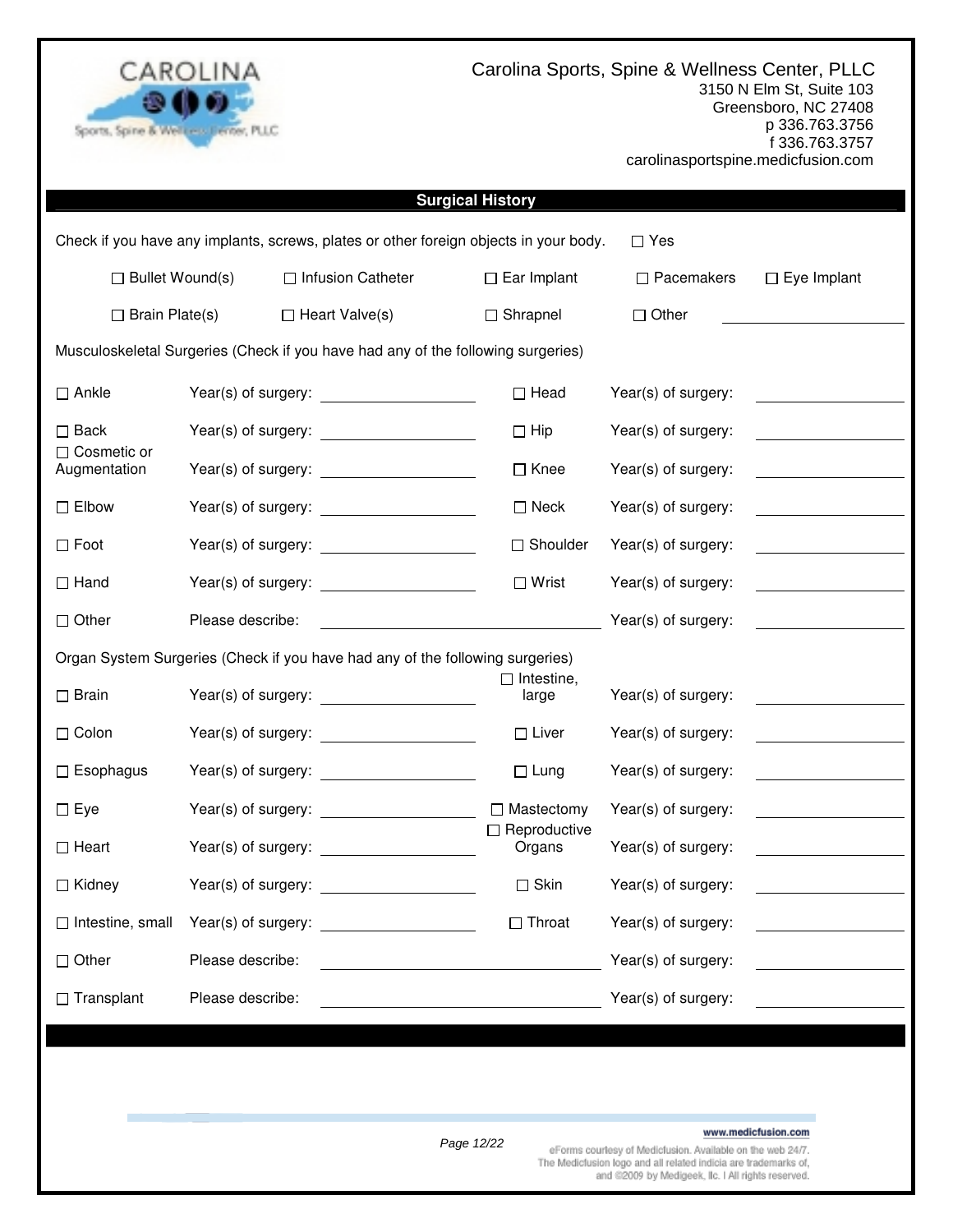

|                      |                                                          | Your Cancer History       |
|----------------------|----------------------------------------------------------|---------------------------|
|                      | Check if a physician has ever diagnosed you with cancer. | $\Box$ Yes                |
| Check all that apply |                                                          |                           |
|                      | $\Box$ Bladder                                           | $\Box$ Lung               |
|                      | $\square$ Brain                                          | □ Non-Hodgkin's Lymphoma  |
|                      | $\square$ Breast                                         | $\Box$ Ovarian            |
|                      | □ Cervical                                               | $\Box$ Pancreatic         |
|                      | □ Colon or Rectal                                        | $\Box$ Prostate           |
|                      | $\Box$ Endometrial                                       | $\Box$ Skin               |
|                      | $\square$ Eye                                            | □ Basal Cell Carcinoma    |
|                      | Kidney (renal cell)                                      | □ Squamous Cell Carcinoma |
|                      | $\Box$ Leukemia                                          | □ Melanoma                |
|                      | $\Box$ Other                                             | □ Stomach                 |
|                      |                                                          | $\Box$ Thyroid            |
|                      |                                                          | $\Box$ Uterine            |
|                      |                                                          |                           |
|                      |                                                          |                           |
|                      |                                                          |                           |
|                      |                                                          |                           |
|                      |                                                          |                           |
|                      |                                                          |                           |
|                      |                                                          |                           |
|                      |                                                          |                           |

### www.medicfusion.com

Page 13/22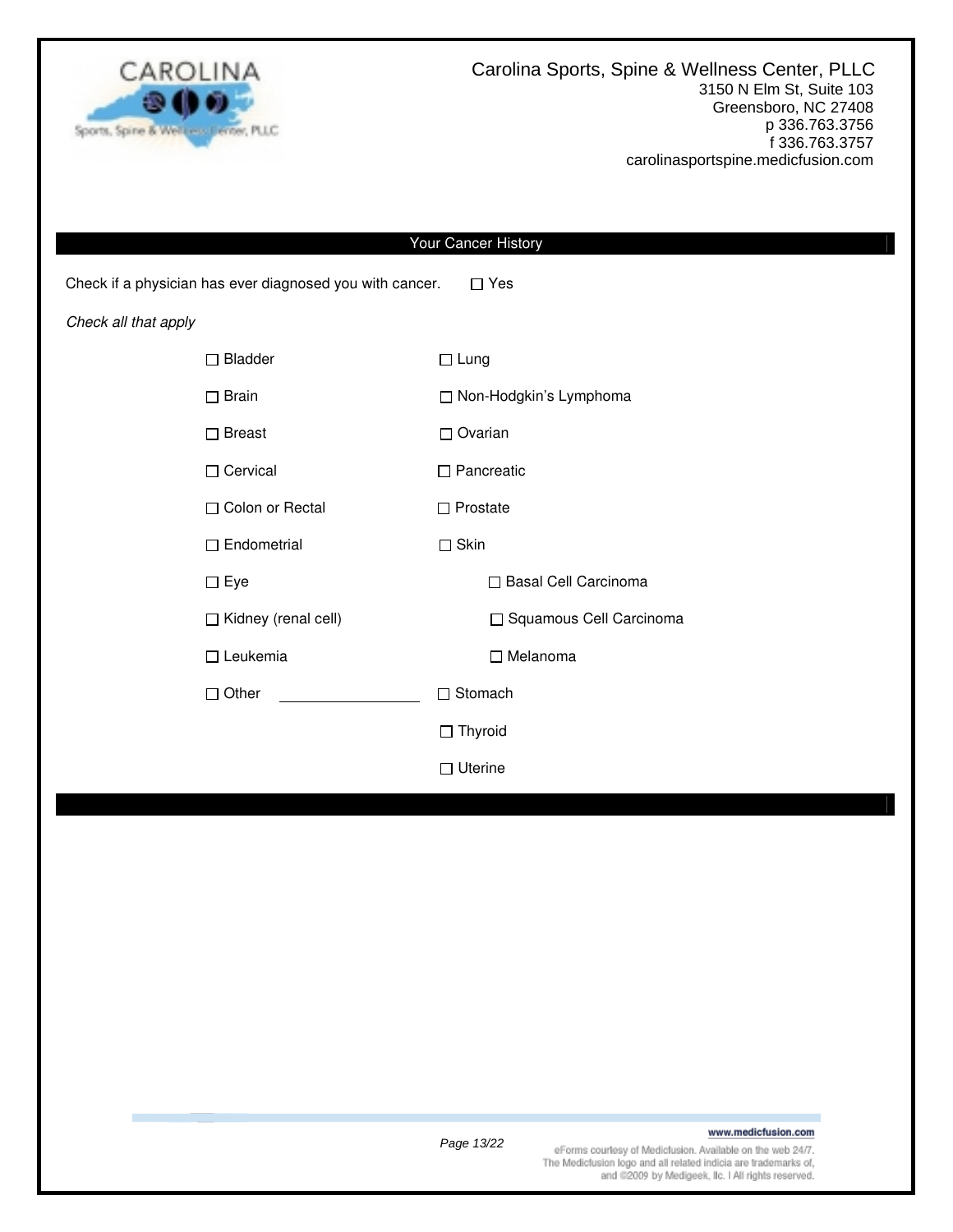

### Family Cancer History

Check if a physician has ever diagnosed your family with cancer.  $\Box$  Yes

Check all that apply and the family member(s) who had this condition:

|                                   | $\Box$ Bladder (M, F, S, MG, PG)             |                   |                 | $\Box$ Lung (M, F, S, MG, PG)                    |                   |  |
|-----------------------------------|----------------------------------------------|-------------------|-----------------|--------------------------------------------------|-------------------|--|
| $\Box$ Brain                      | (M, F, S, MG, PG)                            |                   |                 | $\Box$ Non-Hodgkin's Lymphoma (M, F, S, MG, PG)  |                   |  |
| $\Box$ Breast (M, F, S, MG, PG)   |                                              |                   | $\Box$ Ovarian  | (M, F, S, MG, PG)                                |                   |  |
| $\Box$ Cervical (M, F, S, MG, PG) |                                              |                   |                 | $\Box$ Pancreatic (M, F, S, MG, PG)              |                   |  |
|                                   | $\Box$ Colon or Rectal (M, F, S, MG, PG)     |                   | $\Box$ Prostate | (M, F, S, MG, PG)                                |                   |  |
| $\Box$ Endometrial                | (M, F, S, MG, PG)                            |                   | $\Box$ Skin     | (M, F, S, MG, PG)                                |                   |  |
| $\Box$ Eye                        | (M, F, S, MG, PG)                            |                   |                 | □ Basal Cell Carcinoma                           | (M, F, S, MG, PG) |  |
|                                   | $\Box$ Kidney (renal cell) (M, F, S, MG, PG) |                   |                 | $\Box$ Squamous Cell Carcinoma (M, F, S, MG, PG) |                   |  |
| $\Box$ Leukemia                   | (M, F, S, MG, PG)                            |                   |                 | $\Box$ Melanoma                                  | (M, F, S, MG, PG) |  |
| $\Box$ Other                      |                                              | (M, F, S, MG, PG) | $\Box$ Stomach  | (M, F, S, MG, PG)                                |                   |  |
|                                   |                                              |                   | $\Box$ Thyroid  | (M, F, S, MG, PG)                                |                   |  |
|                                   |                                              |                   | $\Box$ Uterine  | (M, F, S, MG, PG)                                |                   |  |

| <b>Family Members</b> |                             |  |  |  |
|-----------------------|-----------------------------|--|--|--|
| (M)                   | Mother                      |  |  |  |
| (F)                   | Father                      |  |  |  |
| (S)                   | Sibling                     |  |  |  |
| (MG)                  | Maternal Grandparent        |  |  |  |
| (PG)                  | <b>Paternal Grandparent</b> |  |  |  |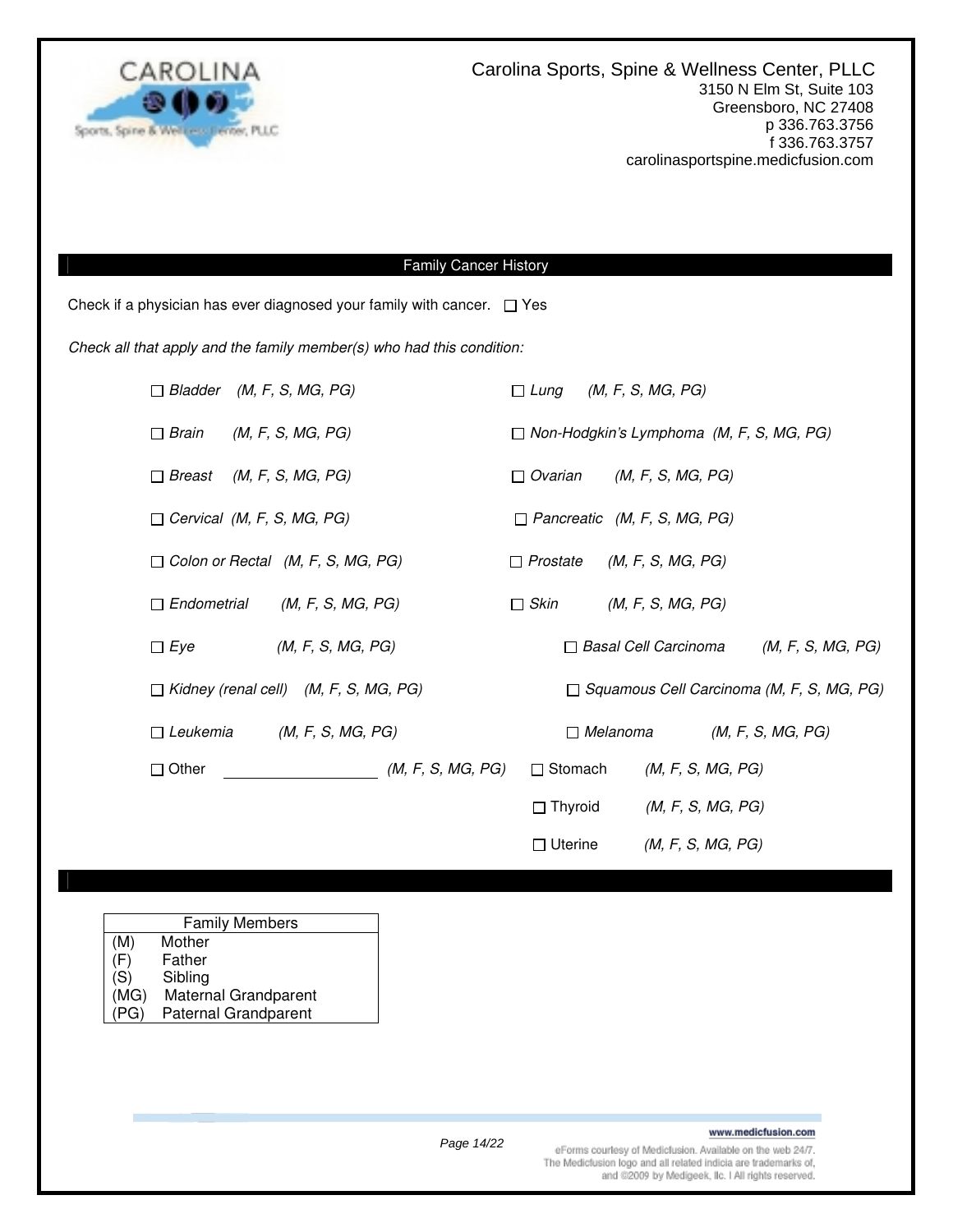

### Your Cardio-pulmonary / Circulatory Health

Check if a physician has ever diagnosed you with any of the following:

| $\Box$ Anemia                               | $\Box$ HIV/AIDS                         |  |  |
|---------------------------------------------|-----------------------------------------|--|--|
| $\Box$ Hemophilia                           | $\Box$ Hepatitis                        |  |  |
| □ Hypertension (high blood pressure)        | $\Box$ Hypotension (low blood pressure) |  |  |
| $\Box$ Hemorrhoids                          | $\Box$ Lung Disorders                   |  |  |
| □ Acute Respiratory Distress Syndrome       | □ Alpha-1 Antitrypsin Deficiency        |  |  |
|                                             | □ Asbestos/Dust Disease                 |  |  |
| $\Box$ Asthma                               | $\Box$ Bronchiectasis                   |  |  |
| $\Box$ Bronchitis (chronic)                 | $\Box$ Bronchopulmonary Dysplasia (BPD) |  |  |
| □ Chronic Obstructive Pulmonary Disease     | $\Box$ Cystic Fibrosis                  |  |  |
|                                             | $\Box$ Emphysema                        |  |  |
| □ Farmer's Lung                             | $\Box$ Hantavirus                       |  |  |
| $\Box$ Histoplasmosis                       | $\Box$ Legionellosis                    |  |  |
| $\Box$ Lymphangioleiomyomatosis             | $\Box$ Pleurisy                         |  |  |
| $\Box$ Pneumonia                            | $\Box$ Pneumothorax                     |  |  |
| □ Primary Alveolar Hypoventilation Syndrome | □ Pulmonary Alveolar Proteinosis        |  |  |
|                                             | □ Pulmonary Embolus                     |  |  |
| $\Box$ Pulmonary Fibrosis                   | □ Respiratory Distress Syndrome         |  |  |
| □ Respiratory Syncytial Virus               | $\Box$ Sarcoidosis                      |  |  |
| □ Severe Acute Respiratory Syndrome         | □ Spontaneous Pneumothorax              |  |  |
|                                             | $\Box$ Tuberculosis                     |  |  |
| □ Raynaud's Phenomenon                      | □ Sickle Cell Anemia                    |  |  |
| $\Box$ Sinus Infections (chronic)           | $\Box$ Stroke                           |  |  |
| $\Box$ Wegener's Granulomatosis             | $\Box$ Other                            |  |  |

### www.medicfusion.com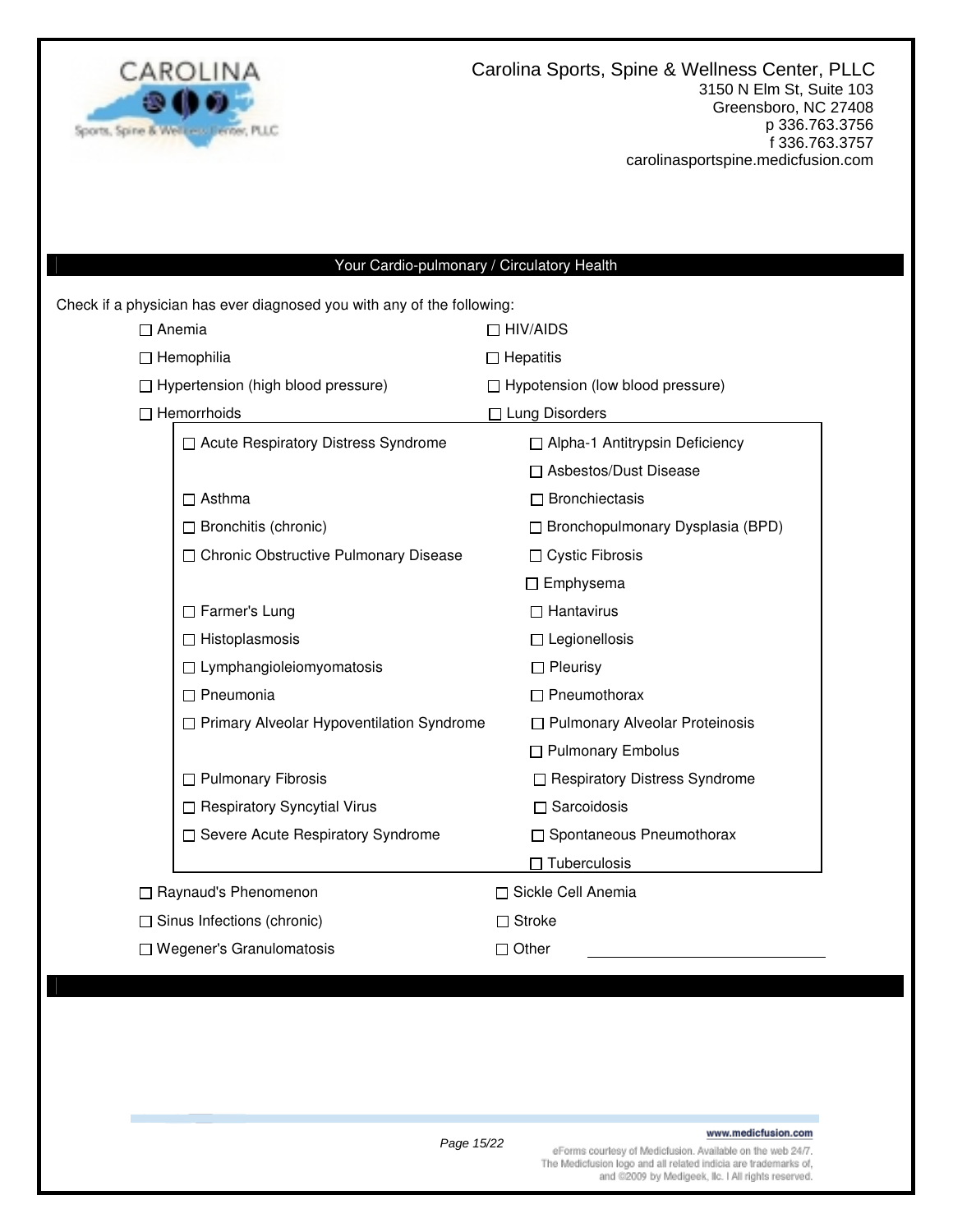

Carolina Sports, Spine & Wellness Center, PLLC 3150 N Elm St, Suite 103 Greensboro, NC 27408 p 336.763.3756 f 336.763.3757 carolinasportspine.medicfusion.com

### Family Cardio-pulmonary / Circulatory Health

| Check if a physician has ever diagnosed your family with any of the following:                                   |                                                                                                 |  |  |  |  |
|------------------------------------------------------------------------------------------------------------------|-------------------------------------------------------------------------------------------------|--|--|--|--|
| $\Box$ Anemia<br>(M, F, S, MG, PG)                                                                               | $\Box$ HIV/AIDS<br>(M, F, S, MG, PG)                                                            |  |  |  |  |
| $\Box$ Hemophilia (M, F, S, MG, PG)                                                                              | $\Box$ Hepatitis<br>(M, F, S, MG, PG)                                                           |  |  |  |  |
| $\Box$ Hypertension (high blood pressure) (M, F, S, MG, PG)                                                      | $\Box$ Hypotension (low blood pressure) (M, F, S, MG, PG)                                       |  |  |  |  |
| $\Box$ Hemorrhoids<br>(M, F, S, MG, PG)                                                                          | $\Box$ Lung Disorders (M, F, S, MG, PG)                                                         |  |  |  |  |
| □ Acute Respiratory Distress Syndrome                                                                            | $\Box$ Alpha-1 Antitrypsin Deficiency (M, F, S, MG, PG)                                         |  |  |  |  |
| (M, F, S, MG, PG)                                                                                                | $\Box$ Asbestos/Dust Disease (M, F, S, MG, PG)                                                  |  |  |  |  |
| $\Box$ Asthma<br>(M, F, S, MG, PG)                                                                               | $\Box$ Bronchiectasis<br>(M, F, S, MG, PG)                                                      |  |  |  |  |
| $\Box$ Bronchitis (chronic)<br>(M, F, S, MG, PG)                                                                 | $\Box$ Bronchopulmonary Dysplasia(BPD) (M, F, S, MG, PG)                                        |  |  |  |  |
| □ Chronic Obstructive Pulmonary Disease                                                                          | $\Box$ Cystic Fibrosis (M, F, S, MG, PG)                                                        |  |  |  |  |
| (M, F, S, MG, PG)                                                                                                | $\Box$ Emphysema<br>(M, F, S, MG, PG)                                                           |  |  |  |  |
| $\Box$ Farmer's Lung (M, F, S, MG, PG)                                                                           | $\Box$ Hantavirus<br>(M, F, S, MG, PG)                                                          |  |  |  |  |
| $\Box$ Histoplasmosis (M, F, S, MG, PG)                                                                          | $\Box$ Legionellosis<br>(M, F, S, MG, PG)                                                       |  |  |  |  |
| $\Box$ Lymphangioleiomyomatosis (M, F, S, MG, PG)                                                                | $\Box$ Pleurisy<br>(M, F, S, MG, PG)                                                            |  |  |  |  |
| $\Box$ Pneumonia<br>(M, F, S, MG, PG)                                                                            | $\Box$ Pneumothorax<br>(M, F, S, MG, PG)                                                        |  |  |  |  |
| □ Primary Alveolar Hypoventilation Syndrome                                                                      | $\Box$ Pulmonary Alveolar Proteinosis (M, F, S, MG, PG)                                         |  |  |  |  |
| (M, F, S, MG, PG)                                                                                                | $\Box$ Pulmonary Embolus<br>(M, F, S, MG, PG)                                                   |  |  |  |  |
| $\Box$ Pulmonary Fibrosis (M, F, S, MG, PG)                                                                      | $\Box$ Respiratory Distress Syndrome (M, F, S, MG, PG)                                          |  |  |  |  |
| $\Box$ Respiratory Syncytial Virus (M, F, S, MG, PG)<br>□ Severe Acute Respiratory Syndrome<br>(M, F, S, MG, PG) | $\Box$ Sarcoidosis<br>(M, F, S, MG, PG)<br>$\Box$ Spontaneous Pneumothorax<br>(M, F, S, MG, PG) |  |  |  |  |
| (M, F, S, MG, PG)                                                                                                | $\Box$ Tuberculosis<br>(M, F, S, MG, PG)                                                        |  |  |  |  |
| $\Box$ Raynaud's Phenomenon (M, F, S, MG, PG)                                                                    | □ Sickle Cell Anemia<br>(M, F, S, MG, PG)                                                       |  |  |  |  |
| $\Box$ Sinus Infections (chronic) (M, F, S, MG, PG)                                                              | $\Box$ Stroke<br>(M, F, S, MG, PG)                                                              |  |  |  |  |
| $\Box$ Wegener's Granulomatosis (M, F, S, MG, PG)                                                                | $\Box$ Other $(M, F, S, MG, PG)$                                                                |  |  |  |  |

|     | <b>Family Members</b> |  |
|-----|-----------------------|--|
| (M) | Mother                |  |

- (F) Father
- (S) Sibling<br>(MG) Matern
- Maternal Grandparent
- (PG) Paternal Grandparent

Page 16/22

www.medicfusion.com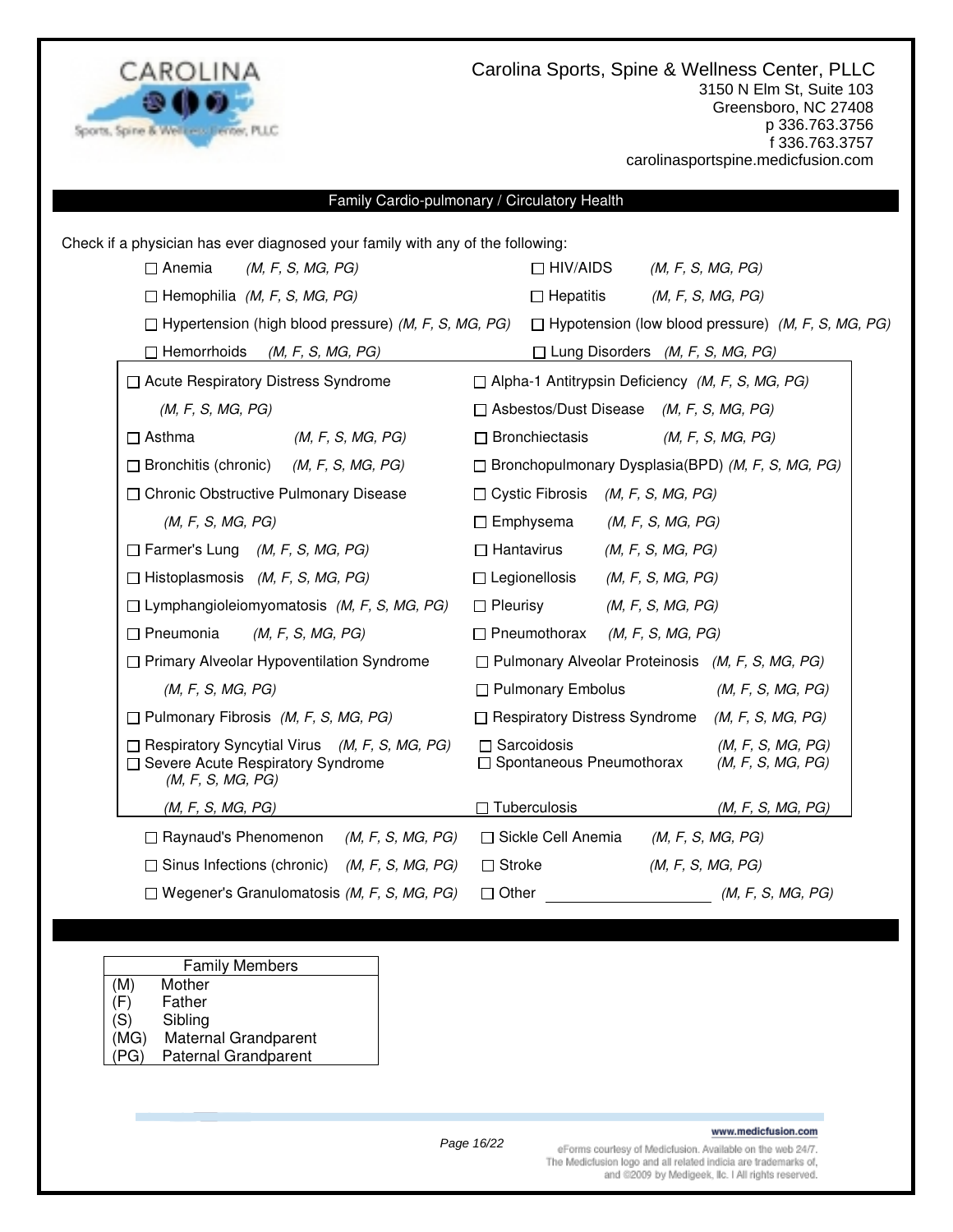

### Endocrine, Gastrointestinal and Neurologic Health

Check if a physician has ever diagnosed you with any of the following:

| □ Autoimmune Disorder                                       |                                              |  |  |
|-------------------------------------------------------------|----------------------------------------------|--|--|
| $\Box$ Dermatitis                                           | □ Churg-Strauss (Allergic Granulomatosis)    |  |  |
| □ Eosinophilic Fasciitis                                    | □ Dermatomyositis/Polymyositis               |  |  |
| □ Goodpasture's Syndrome                                    | $\Box$ Interstitial Granulomatous Dermatitis |  |  |
| $\Box$ Lupus                                                | with Arthritis                               |  |  |
| $\Box$ Lupus SLE                                            |                                              |  |  |
| $\Box$ Lupus DLE                                            |                                              |  |  |
| □ Lupus SCLE                                                |                                              |  |  |
| □ Anti-Phospholipid Antibody Syndrome (Lupus Anticoagulant) |                                              |  |  |
| □ Mixed Connective Tissue Disease                           | $\Box$ Relapsing Polychondritis              |  |  |
| $\Box$ Rheumatoid Arthritis                                 | $\Box$ Sarcoidosis                           |  |  |
| □ Scleroderma                                               | □ Sjogren's Syndrome                         |  |  |
| Skin Immunofluorescence                                     | $\Box$ Vasculitis                            |  |  |
| □ Bladder Disease                                           | $\Box$ Candida                               |  |  |
| $\Box$ Chicken Pox                                          | □ Chronic Fatigue Syndrome                   |  |  |
| □ Crohn's Disease                                           | $\Box$ Diabetes                              |  |  |
| $\Box$ Epilepsy                                             | $\Box$ Fibromyalgia                          |  |  |
| $\Box$ Gall Bladder Problems                                | $\Box$ Headaches                             |  |  |
| □ Cluster Headaches                                         | □ Migraine Headaches                         |  |  |
| $\Box$ Sinus Headaches                                      | □ Stress-induced Headaches                   |  |  |
| □ Tension Headaches                                         |                                              |  |  |
| $\Box$ Incontinence                                         | □ Irritable Bowel Syndrome (IBS)             |  |  |
| □ Kidney Disease                                            | □ Liver Disease                              |  |  |
| $\Box$ Liver Problems                                       | $\square$ Measles                            |  |  |
| $\Box$ Mumps                                                | $\Box$ Seizures                              |  |  |
| $\Box$ Shingles                                             | □ Stomach Ulcers                             |  |  |
| □ Thyroid Dysfunction                                       | $\Box$ Urinary Tract Infection               |  |  |
|                                                             |                                              |  |  |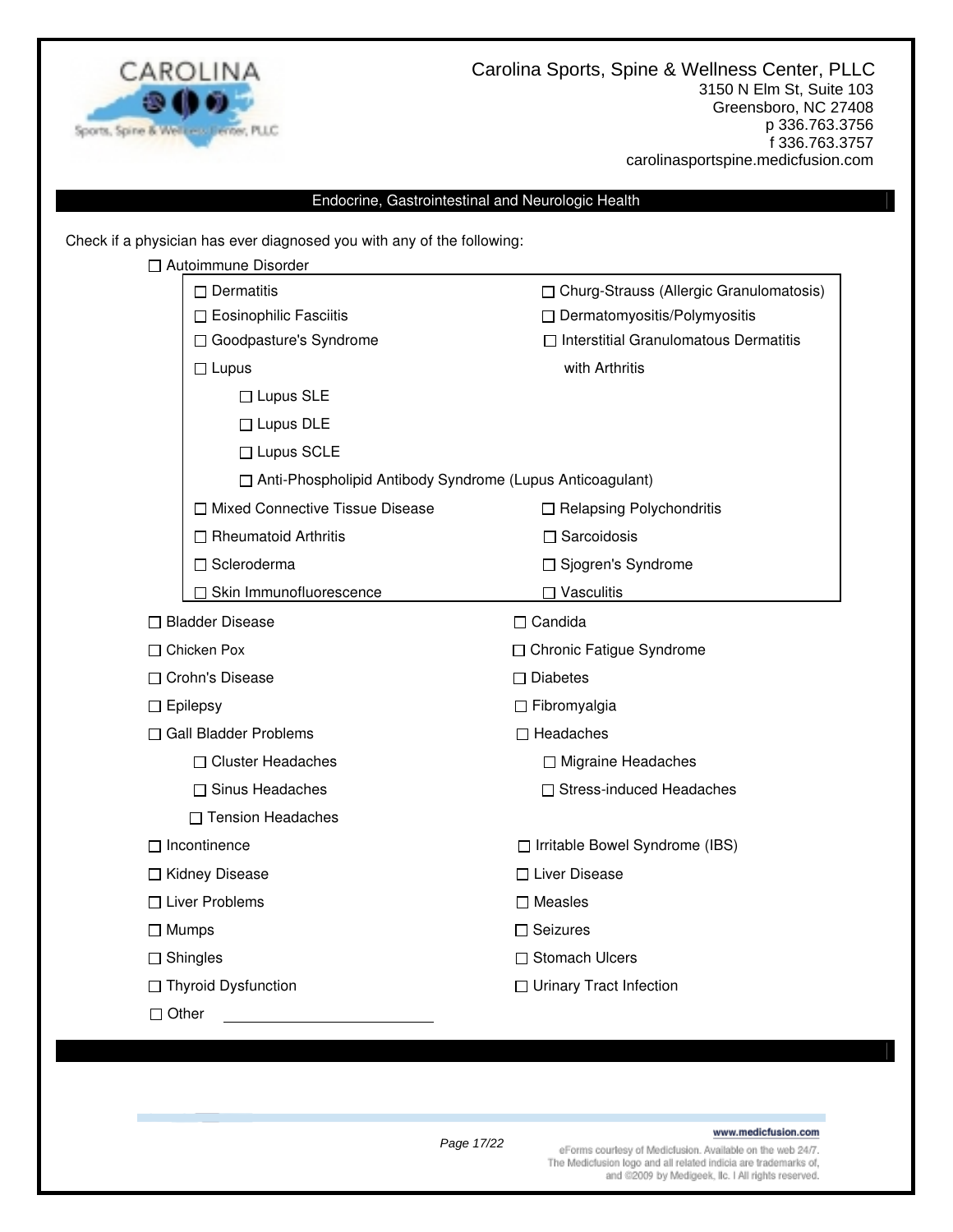

Carolina Sports, Spine & Wellness Center, PLLC 3150 N Elm St, Suite 103 Greensboro, NC 27408 p 336.763.3756 f 336.763.3757 carolinasportspine.medicfusion.com

### Emotional and Mental Health

| Check if a physician has ever diagnosed you with an emotional or mental condition. | Yes<br>П                                                    |
|------------------------------------------------------------------------------------|-------------------------------------------------------------|
| $\Box$ Anger Disorders                                                             | $\Box$ Anxiety Disorders                                    |
| □ Asperger Syndrome                                                                | $\Box$ Attention Deficit Disorder with Hyperactivity (ADHD) |
| $\Box$ Autistic Disorder                                                           | □ Avoidant Personality Disorder (AvPD)                      |
| □ Bipolar Disorder                                                                 | □ Borderline Personality Disorder                           |
| $\Box$ Capgras Syndrome                                                            | $\Box$ Child Behavior Disorders                             |
| □ Combat Disorders                                                                 | □ Cyclothymic Disorder                                      |
| $\Box$ Dependent Personality Disorder (DPD)                                        | $\Box$ Depressive Disorders (depression)                    |
| $\Box$ Dissociative Disorders                                                      | $\Box$ Dysthymic Disorders (mood disorder)                  |
| $\Box$ Eating Disorders                                                            | $\Box$ Firesetting Behavior                                 |
| $\Box$ Hypochondriasis (Somatoform Disorder)                                       | □ Impulse Control Disorders                                 |
|                                                                                    | □ Kleine-Levin Syndrome                                     |
| $\Box$ Kleptomania                                                                 | □ Multiple Personality Disorder                             |
| □ Munchhausen Syndrome                                                             | □ Narcissistic Personality Disorder                         |
| $\Box$ Narcolepsy                                                                  | □ Obsessive Compulsive Disorder (OCD)                       |
| $\Box$ Phobic Disorders (Phobias)                                                  | $\Box$ Psychotic Disorders                                  |
| $\Box$ Restless Legs Syndrome                                                      | □ Schizophrenia                                             |
| □ Seasonal Affective Disorder                                                      | □ Sexual or Gender Disorders                                |
| $\Box$ Sexual Dysfunctions (psychological, not physical)                           | $\Box$ Sleep Disorders                                      |
|                                                                                    | □ Post-traumatic Stress Syndrome                            |
| □ Substance Abuse                                                                  | <b>Suicidal Tendencies</b>                                  |
| $\Box$ Other                                                                       |                                                             |

Page 18/22

www.medicfusion.com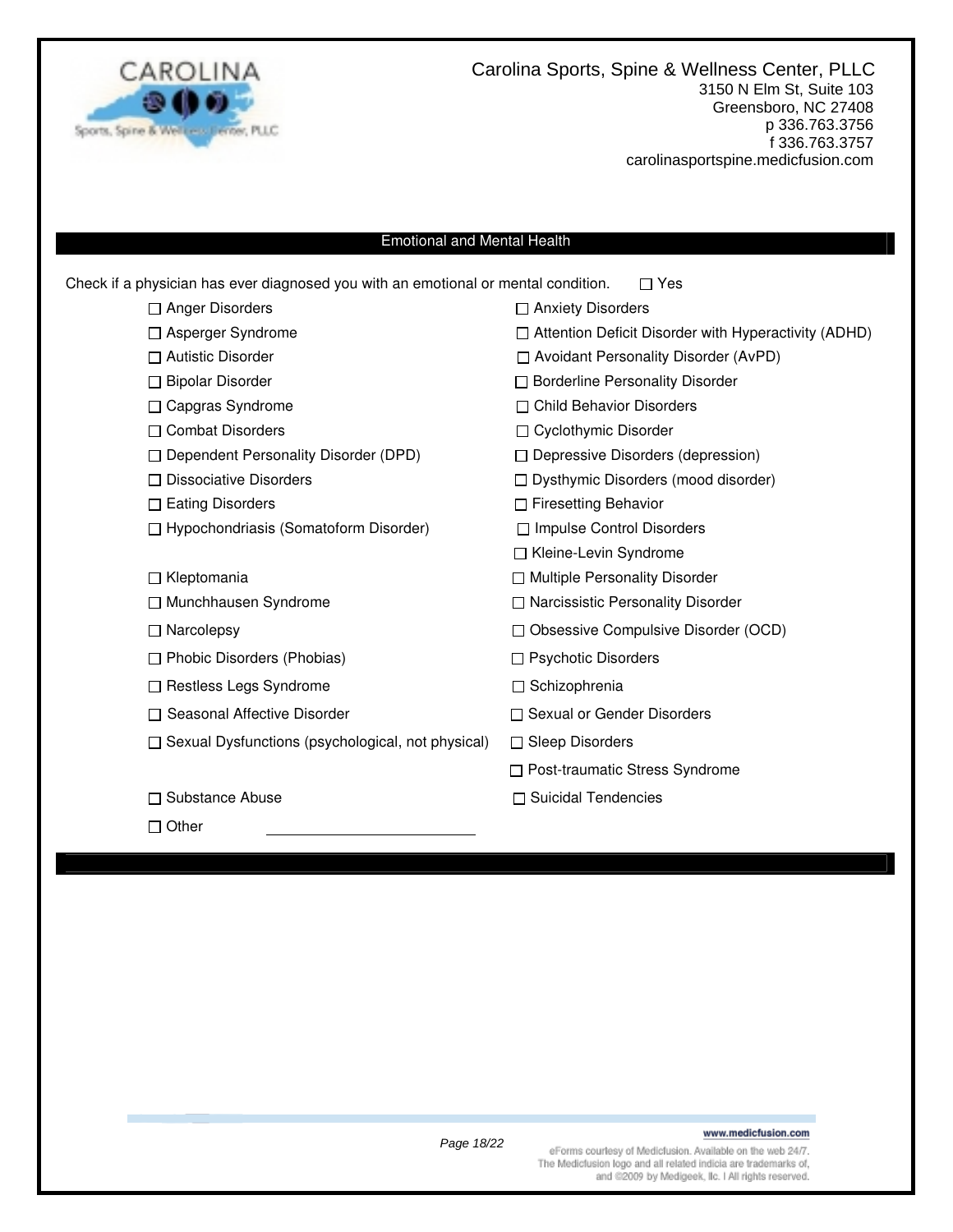

### Sensory Health

Check if a physician has ever diagnosed you with any of the following:

| <b>Blindness</b><br>$\mathsf{L}$ | $\Box$ Cataract                  |
|----------------------------------|----------------------------------|
| $\Box$ Cholesteatoma             | $\Box$ Deafness or Hearing Loss  |
| $\Box$ Ear ringing               | $\Box$ Eczema                    |
| $\Box$ Glaucoma                  | $\Box$ Laryngitis (chronic)      |
| $\Box$ Macular Degeneration      | $\Box$ Mumps                     |
| □ Meniere's Disease              | □ Nasal Polyps                   |
| $\Box$ Perforated Eardrum        | $\Box$ Psoriasis                 |
| $\Box$ Rhinitis                  | $\Box$ Sinusitis                 |
| $\Box$ Tinnitus                  | $\Box$ Unusual Vision Impairment |
| Vertigo                          | $\Box$ Other                     |
|                                  |                                  |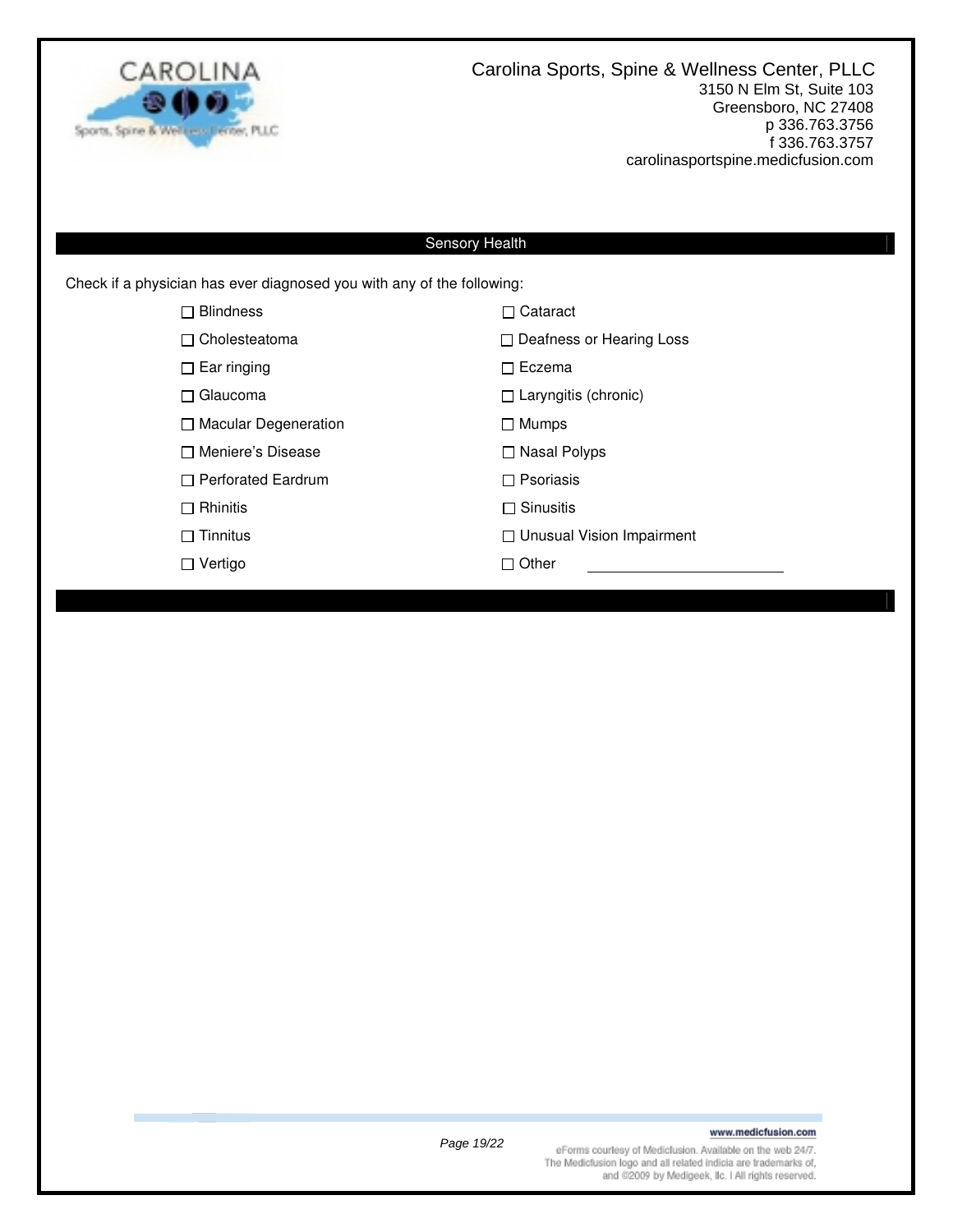

### Musculoskeletal Health

Check if a physician has ever diagnosed you with any of the following:

| $\Box$ Arthritis                       |                                                        |                                     |  |
|----------------------------------------|--------------------------------------------------------|-------------------------------------|--|
| □ Ankylosing Spondylitis               |                                                        | $\Box$ Behets Disease               |  |
| <b>Carpal Tunnel Syndrome</b>          | $\Box$ Diffuse Idiopathic Skeletal Hyperostosis (DISH) |                                     |  |
| □ Ehlers-Danlos Syndrome (EDS)         |                                                        | □ Felty's Syndrome                  |  |
| $\Box$ Fibromyalgia                    |                                                        | $\Box$ Infectious Arthritis         |  |
| Mixed Connective Tissue Disease (MCTD) |                                                        | $\Box$ Osteoarthritis               |  |
|                                        |                                                        | $\Box$ Osteoporosis                 |  |
| Paget's Disease                        |                                                        | $\Box$ Polymyalgia Rheumatica       |  |
| □ Polymyositis and Dermatomyositis     |                                                        | $\Box$ Pseudogout                   |  |
|                                        |                                                        | $\Box$ Psoriatic Arthritis          |  |
| <b>Reactive Arthritis</b>              |                                                        | □ Repetitive Stress Injury          |  |
| <b>Rheumatoid Arthritis</b>            |                                                        | $\Box$ Scleroderma                  |  |
| Sjogren's Syndrome                     |                                                        | □ Stills Disease                    |  |
| $\Box$ Gout                            |                                                        | $\Box$ Herniated Disk               |  |
| □ Lyme Disease                         | □ Multiple Sclerosis                                   |                                     |  |
| $\Box$ Muscular Dystrophy              |                                                        | $\Box$ Numbness or Tingling in feet |  |
| $\Box$ Numbness or Tingling in hands   |                                                        | $\Box$ Osteoporosis                 |  |
| □ Parkinson's Disease                  |                                                        | $\Box$ Pinched Nerve                |  |
| $\Box$ Polio                           |                                                        | $\Box$ Rheumatism                   |  |
| $\Box$ Sciatica                        | □ Temporomandibular Joint Syndrome (TMJ)               |                                     |  |
| $\Box$ Other                           |                                                        |                                     |  |

### www.medicfusion.com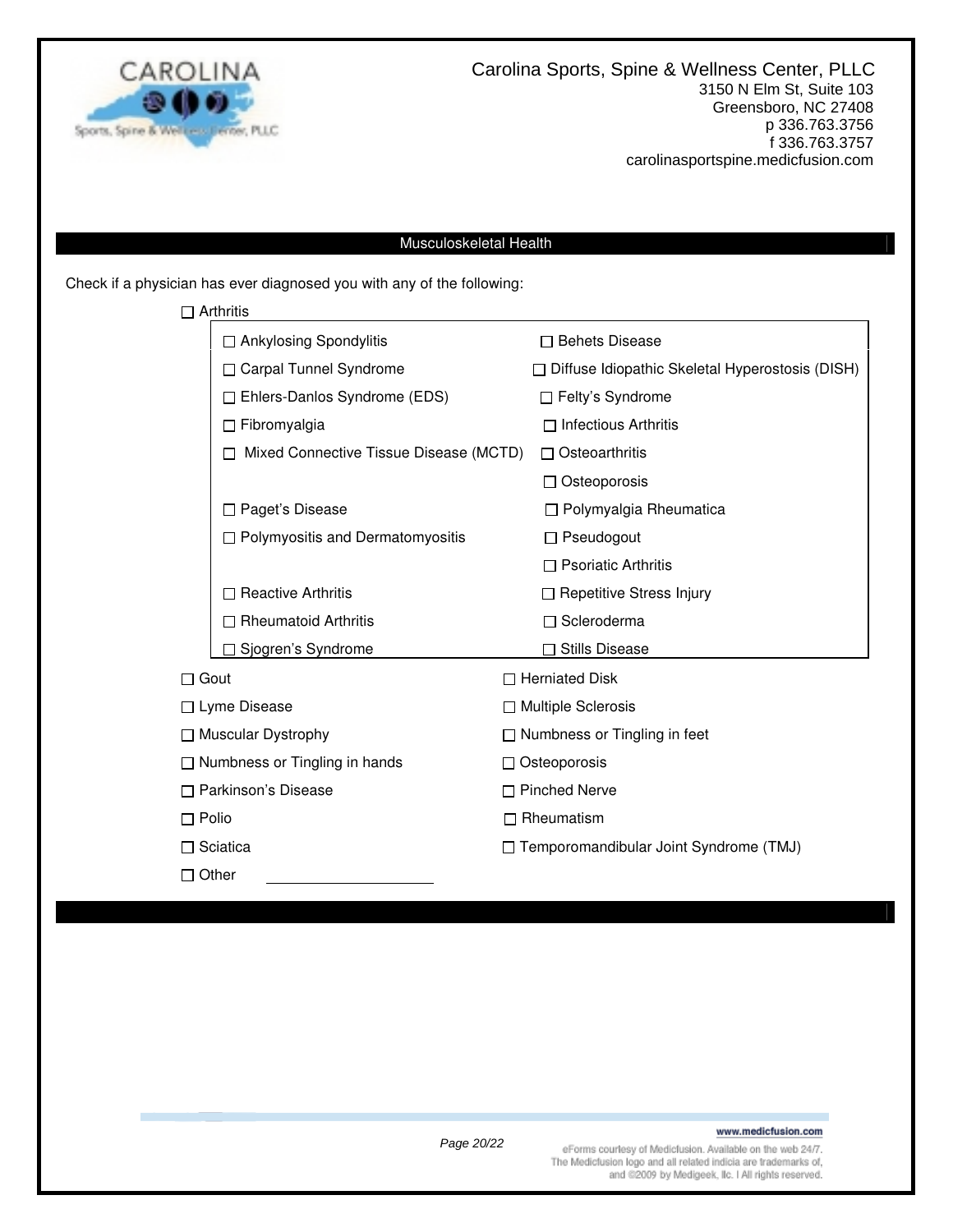

| <b>Reproductive Health</b>                                                                                       |                  |                  |                             |  |  |  |
|------------------------------------------------------------------------------------------------------------------|------------------|------------------|-----------------------------|--|--|--|
| Check if you have ever given birth.<br>$\Box$ Yes<br>How many births vaginally?<br>How many births by C-section? |                  |                  |                             |  |  |  |
| Check if a physician has ever diagnosed you with any of the following:                                           |                  |                  |                             |  |  |  |
| $\Box$ Chlamydia<br>$\Box$ Dysplasia<br>$\Box$ Erectile Dysfunction                                              |                  |                  | $\Box$ Genital Herpes       |  |  |  |
| $\Box$ Human Papillomavirus (HPV)<br>$\Box$ Gonorrhea                                                            |                  | $\Box$ Impotency | $\Box$ Syphilis             |  |  |  |
| $\Box$ Infertility<br>$\Box$ Cystitis                                                                            | $\Box$ Menopause |                  | $\Box$ Prostate Enlargement |  |  |  |
| $\Box$ Testicular Dysfunction $\Box$ Uterine Fibroid $\Box$ Vaginal Yeast Infections (chronic)<br>$\Box$ Other   |                  |                  |                             |  |  |  |